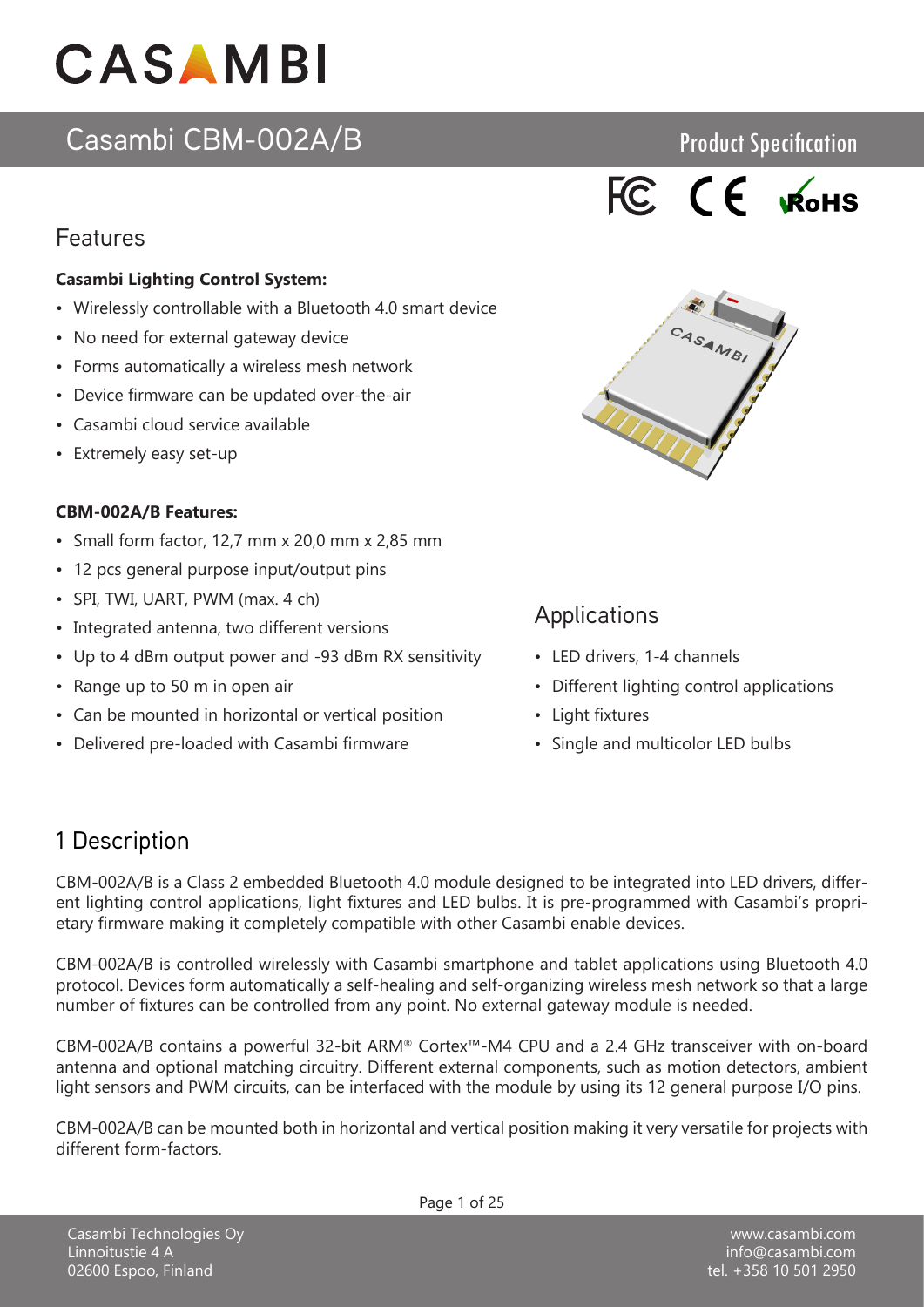## 2 Revision history

| <b>Date</b>   | <b>Version</b> | Description                    |
|---------------|----------------|--------------------------------|
| March 2017    | 1.0            | Original version               |
| October 2017  | 1.1            | Compliance information updated |
| November 2017 | 1.2            | Compliance information updated |
| January 2018  | 1.3            | Typo corrected in Table 1      |
|               |                |                                |
|               |                |                                |
|               |                |                                |

## 3 Ordering Information

| <b>Part Number</b> | <b>Description</b>                     |
|--------------------|----------------------------------------|
| CBM-002A           | CBM-002 with on-board SMD chip antenna |
| CBM-002B           | CBM-002 with on-board wire antenna     |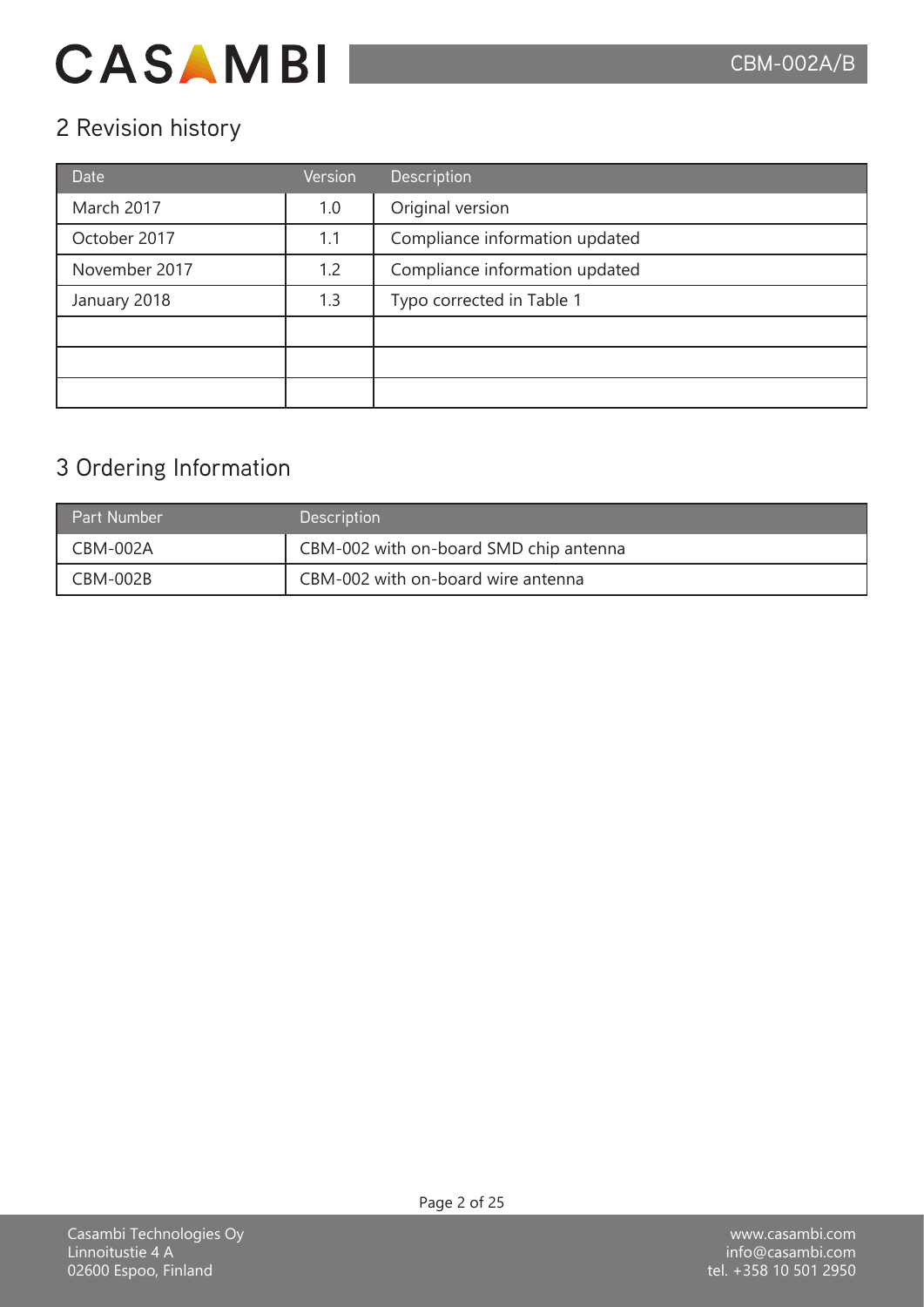### Table of Contents

| 1                                                                |  |
|------------------------------------------------------------------|--|
| 2                                                                |  |
| 3                                                                |  |
| 4                                                                |  |
| 5                                                                |  |
| 6<br>6.1<br>6.2<br>6.3                                           |  |
| $\overline{7}$<br>7.1<br>7.2<br>7.3                              |  |
| 8                                                                |  |
| 9<br>9.1<br>9.2<br>9.3                                           |  |
| 10                                                               |  |
| 11<br>11.1                                                       |  |
| 12<br>12.1<br>12.2<br>12.3                                       |  |
| 13                                                               |  |
| 14<br>14.1<br>14.2<br>14.3<br>14.3.1<br>14.4<br>14.4.1<br>14.4.2 |  |
| 15                                                               |  |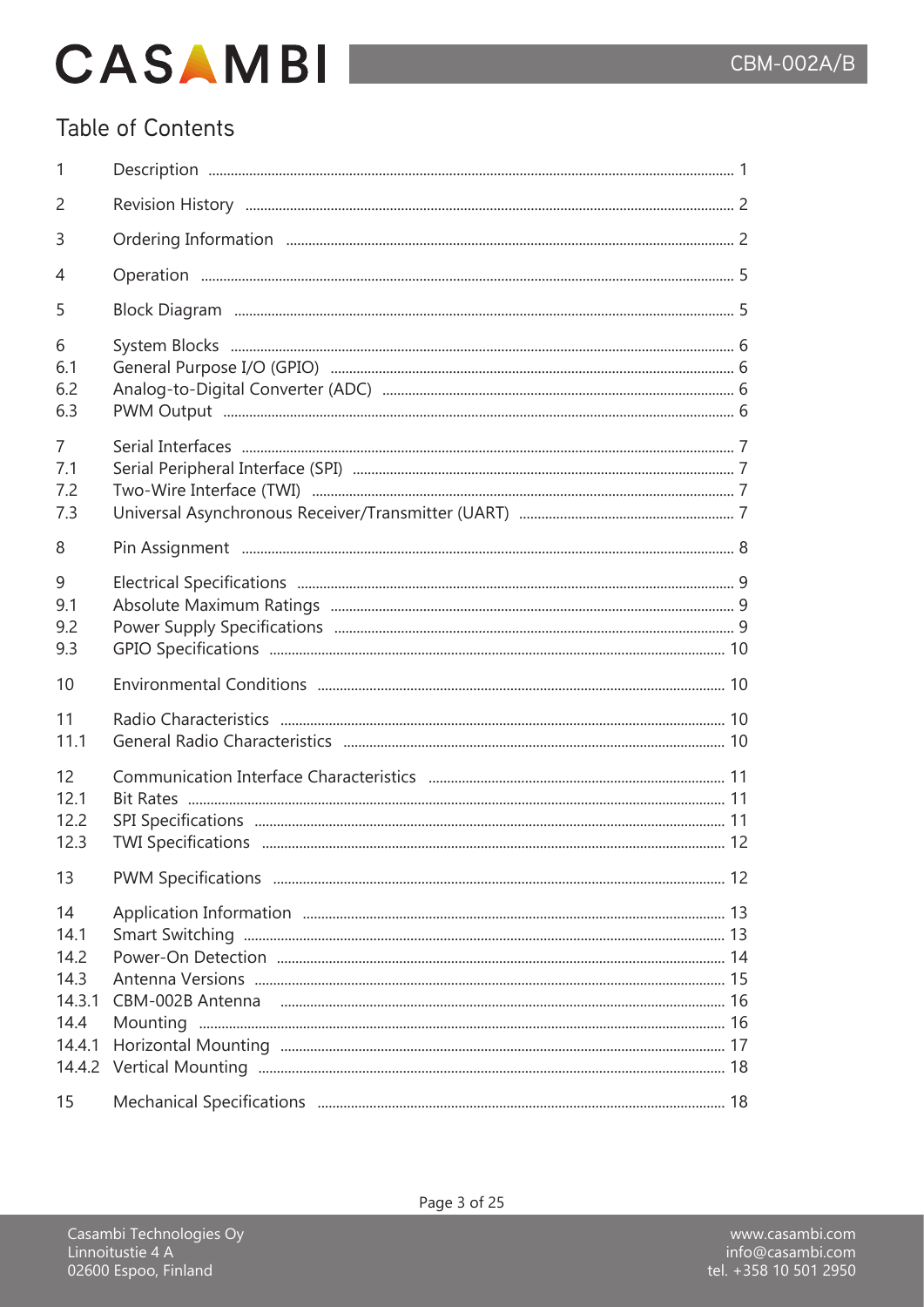# CBM-002A/B

# **CASAMBI**

| 16   |  |
|------|--|
| 16.1 |  |
| 16.2 |  |
| 16.3 |  |
| 16.4 |  |
| 16.5 |  |
| 17   |  |
| 17.1 |  |
| 17.2 |  |
| 17.3 |  |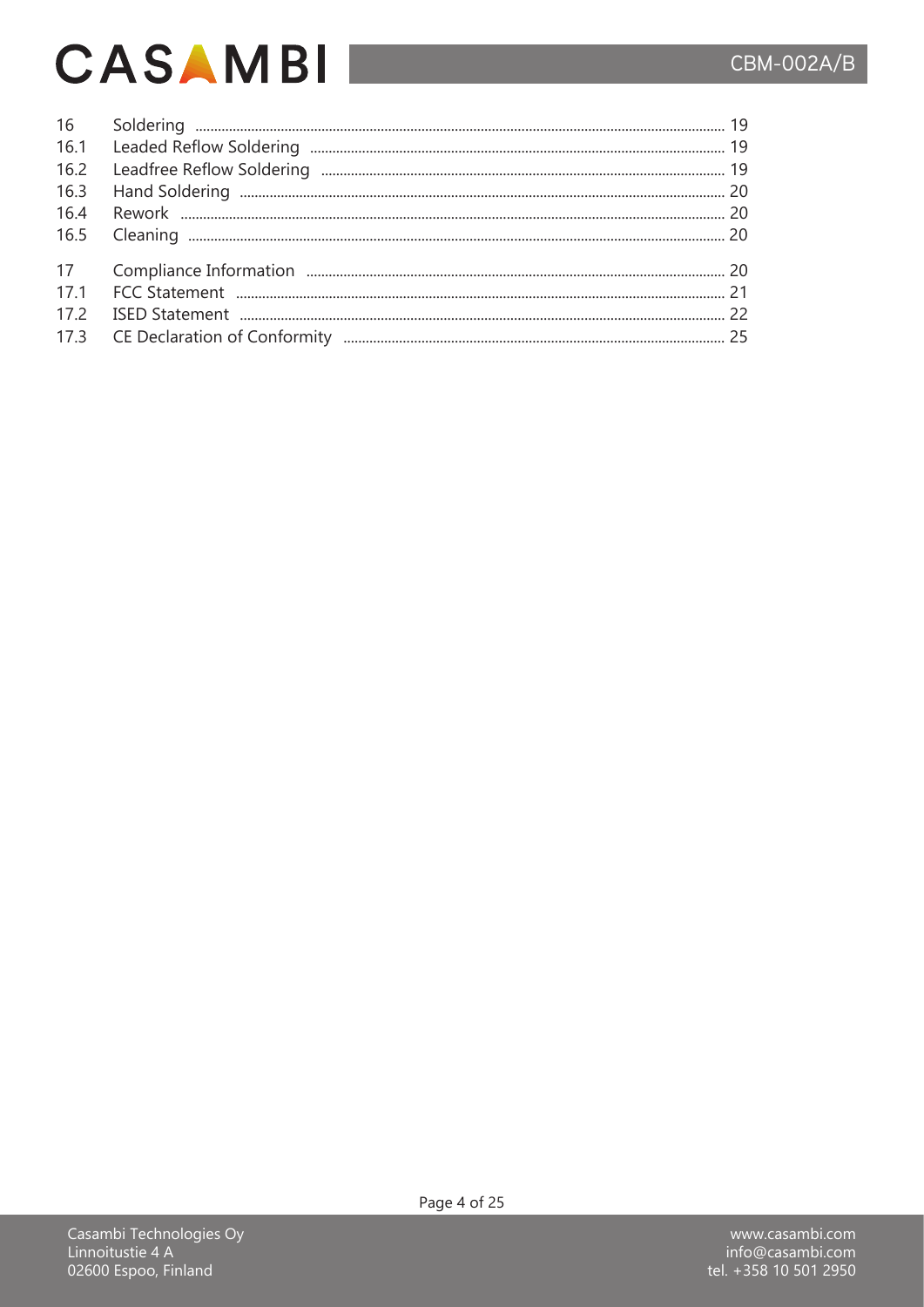### 4 Operation

Casambi CBM-002A/B is an embedded wireless module with a powerful 32-bit ARM® Cortex™-M4 CPU and a 2.4 GHz transceiver with on-board antenna and optional matching circuitry. It can be integrated, for example, into an LED driver, a light fixture or an LED bulb.

CBM-002A/B has total of 12 GPIO pins, which can be configured to perform various tasks, such as SPI, TWI (I<sup>2</sup> C compatible), UART, 4 channel PWM output and 3 channel Analog-to-Digital Converter input. Only the ADC input channels have fixed GPIO pins. Other functions can be freely configured to any GPIO pin.

CBM-002A/B is controlled wirelessly by a smart device with Casambi application. Multiple Casambi units form automatically a mesh network, which can be controlled from any point. The network communicates directly with the smart device using Bluetooth 4.0. No external gateway device or Wireless LAN network is needed.

CBM-002A/B has an integrated 2,4 GHz antenna. This will have to be taken into account when the device is integrated to any environment. See chapter "14.5 Mounting" for further instructions.

The module can be operated also from a traditional on/off wall switch. By flicking the switch on and off the user can select different pre-set modes. These modes can affect one or several devices on the network. This way the user does not have to have the smart device at hand all the time in order to select the desired settings or modes. This feature requires an external electrolytic capacitor to supply power during power-off stage as well as a power-on detection circuitry.

A large number of different setting of CBM-002A/B can be configured in Casambi Admin webpages and taken into use without a need to re-program the module. These settings include, for example, I/O pin mapping, PWM, push buttons, etc.

# Crystal, 32 MHz Matching network 32 bit Cortex M4 RF-MCU V<sub>C</sub> GND GPIO0 GPIO11 SWDCLK SWDIO/nRESET

### 5 Block Diagram

Picture 1. CBM-002A/B block diagram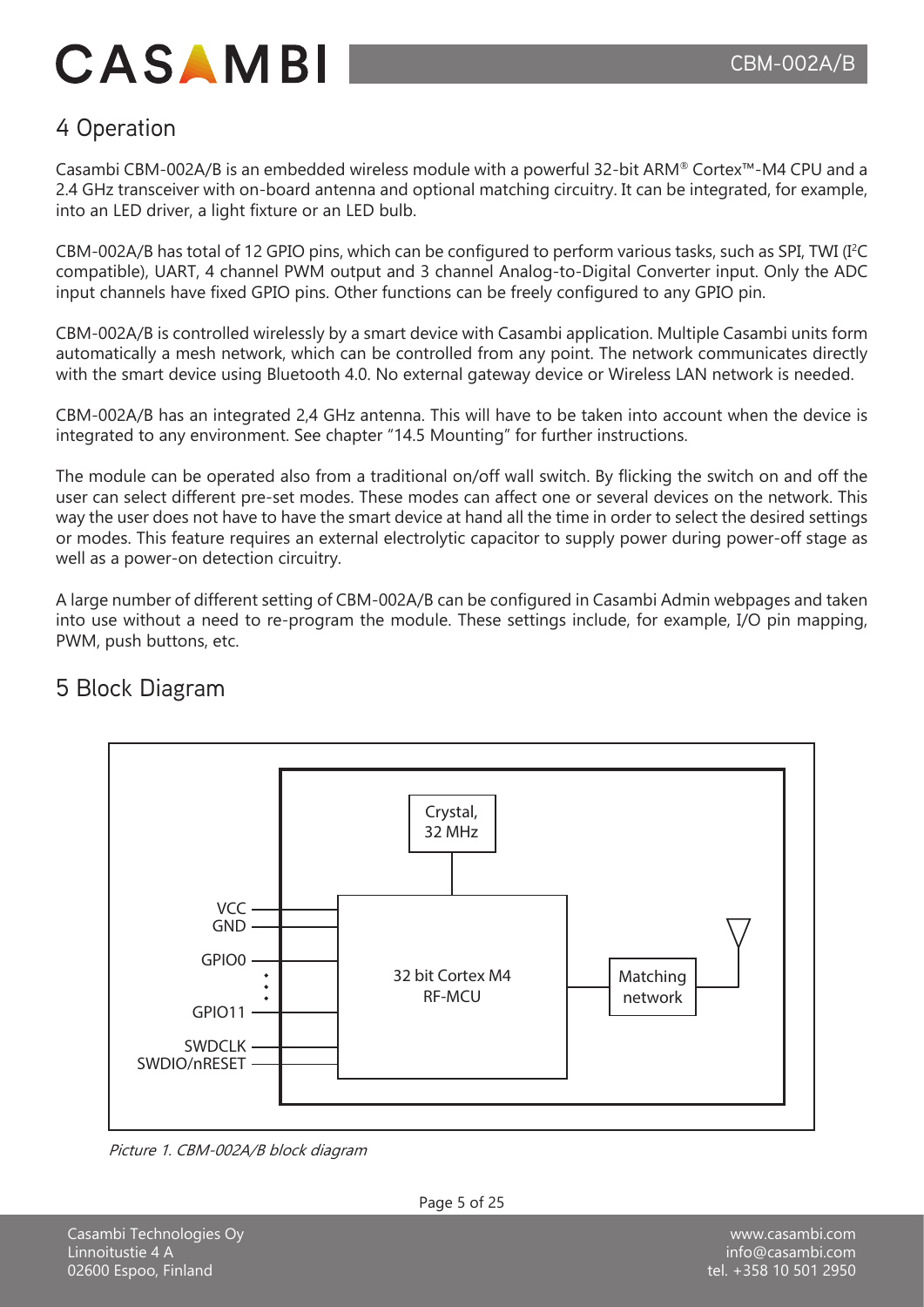### 6 System Blocks

### 6.1 General Purpose I/O (GPIO)

CBM-002A/B has 12 General Purpose I/O pins. Each GPIO can be accessed individually and each has the following features:

- Input/output direction
- Configurable output drive strength
- Internal pull-up and pull-down resistors
- Buffered inputs
- Trigger interrupt on all pins (rising edge, falling edge, any change)
- Serial interface and PWM output can be freely configured to each pin

GPIO pins 0-3 also supports analog input signals when an internal Analog-to-Digital Converter (ADC) is used.

### 6.2 Analog-to-Digital Converter (ADC)

The up to 12-bit Analog-to-Digital Converter enables sampling of up to 4 external signals (GPIOs 0-3) through a front-end multiplexer. The ADC has configurable input and reference prescaling, and sample resolution (8, 10, and 12-bit).

There are two options for the voltage reference:

- Internal 1,20 V reference
- VCC with 1/3 prescaling

Analog inputs can have a configurable gain of 1/6, 1/5, 1/4, 1/3, 1/2, 1, 2 and 4. The suitable voltage range for ADC input is  $0 \vee - \vee$ cc.

#### 6.3 PWM Output

Any GPIO pin can be configured to output PWM signal. Up to 4 PWM channels can be used simultaneously. PWM frequency can be determined freely up to 40 kHz. PWM frequency is the same with all PWM channels. The maximum resolution is 400-1600 steps and it depends on the PWM frequency.

The PWM signal is logic level (max. Vcc) and it has driving capacity from 4 mA (standard) up to 14 mA (highdrive). An adjustable analog voltage (0 V - Vcc) can be derived from the PWM signal by an external RC filter. A 10 kHz PWM signal together with a 10kΩ + 2,2 µF RC filter can be used as a starting point. Depending on the application, it may be necessary to use an operational amplifier as a buffer stage.



Picture 2. Adjustable 0-10V output from PWM signal.

Page 6 of 25

Casambi Technologies Oy Linnoitustie 4 A 02600 Espoo, Finland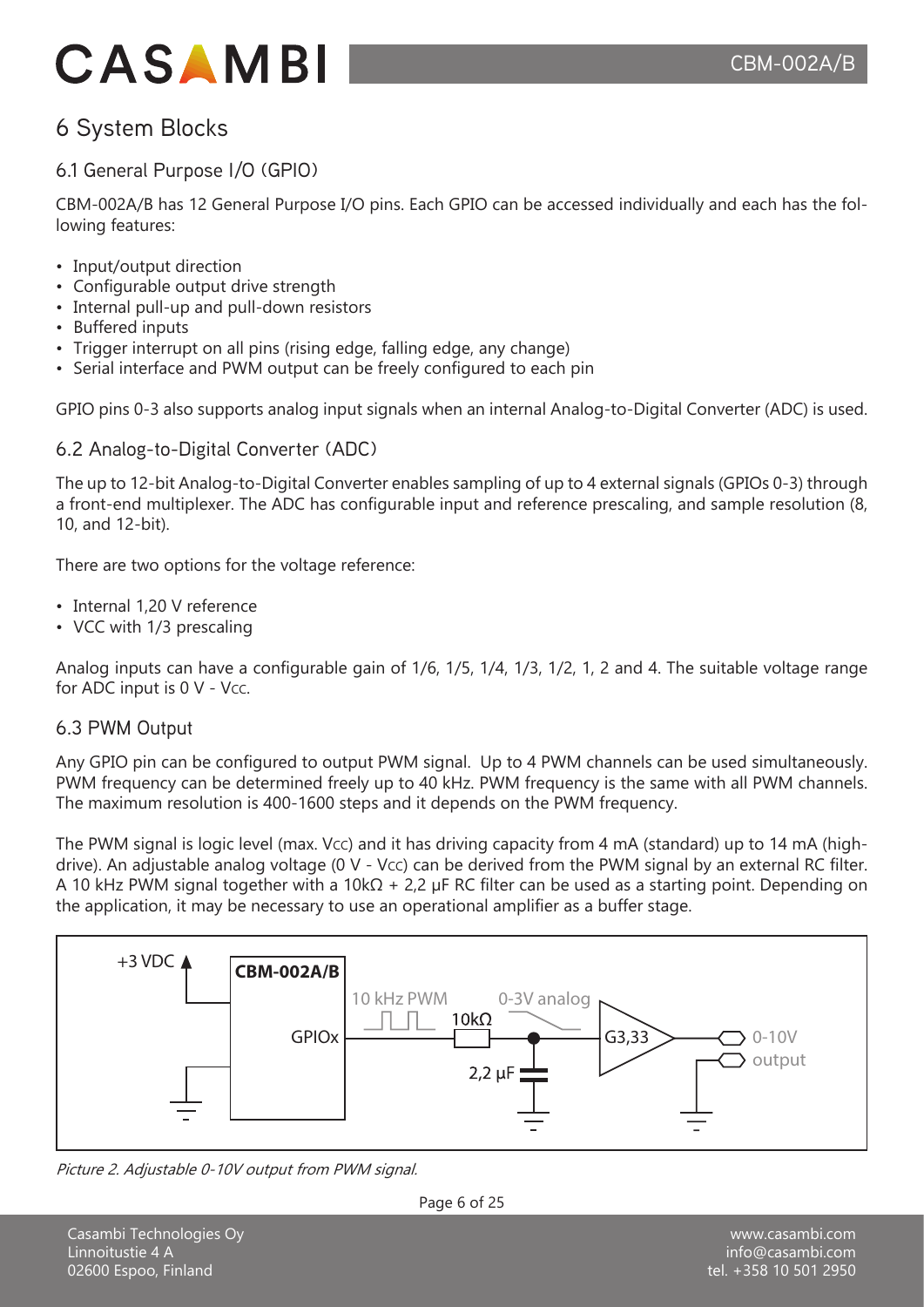

### 7 Serial Interfaces

CBM-002A/B can be connected to an external MCU through its extension interface, which supports SPI, TWI and UART. Through this interface it is possible to, for example, gather information from sensors through Casambi network.

#### 7.1 Serial Peripheral Interface (SPI)

CBM-002A/B supports a 3-wire (SCK, MISO, MOSI) bidirectional SPI bus with fast data transfers to and from multiple slaves. CBM-002A/B acts as a master and it provides a simple CPU interface which includes a TXD register for sending data and an RXD register for receiving data. These registers are double-buffered to enable some degree of uninterrupted data flow in and out of the SPI master.

Each of the slave devices requires an individual chip select signal which can be connected to any available GPIO pin. The SPI master does not implement support for chip select directly. Therefore, the correct slave must be selected independently of the SPI master.

The GPIOs used for each SPI interface line can be chosen from any GPIO on the module and are independently configurable. This enables great flexibility in module pinout and enables efficient use of printed circuit board space and signal routing.

The SPI peripheral supports SPI modes 0, 1, 2, and 3.

#### 7.2 Two-Wire Interface (TWI)

The Two-Wire Interface (I<sup>2</sup>C compatible) can interface a bidirectional wired-AND bus with two lines (SCL, SDA). The interface is capable of clock stretching and data rates of 100 kbps and 400 kbps are supported. The TWI transmitter and receiver are single buffered.

The GPIOs used for each Two-Wire Interface line can be chosen from any GPIO on the module and are independently configurable. This enables great flexibility in module pin-out and enables efficient use of board space and signal routing.

#### 7.3 Universal Asynchronous Receiver/Transmitter (UART)

The Universal Asynchronous Receiver/Transmitter offers fast, full-duplex, asynchronous serial communication with built-in flow control support in HW up to 1 Mbps baud. Parity checking and generation for the 9th data bit are supported.

The GPIOs used for each UART interface line can be chosen from any GPIO on the module and are independently configurable. This enables great flexibility in module pinout and enables efficient use of board space and signal routing.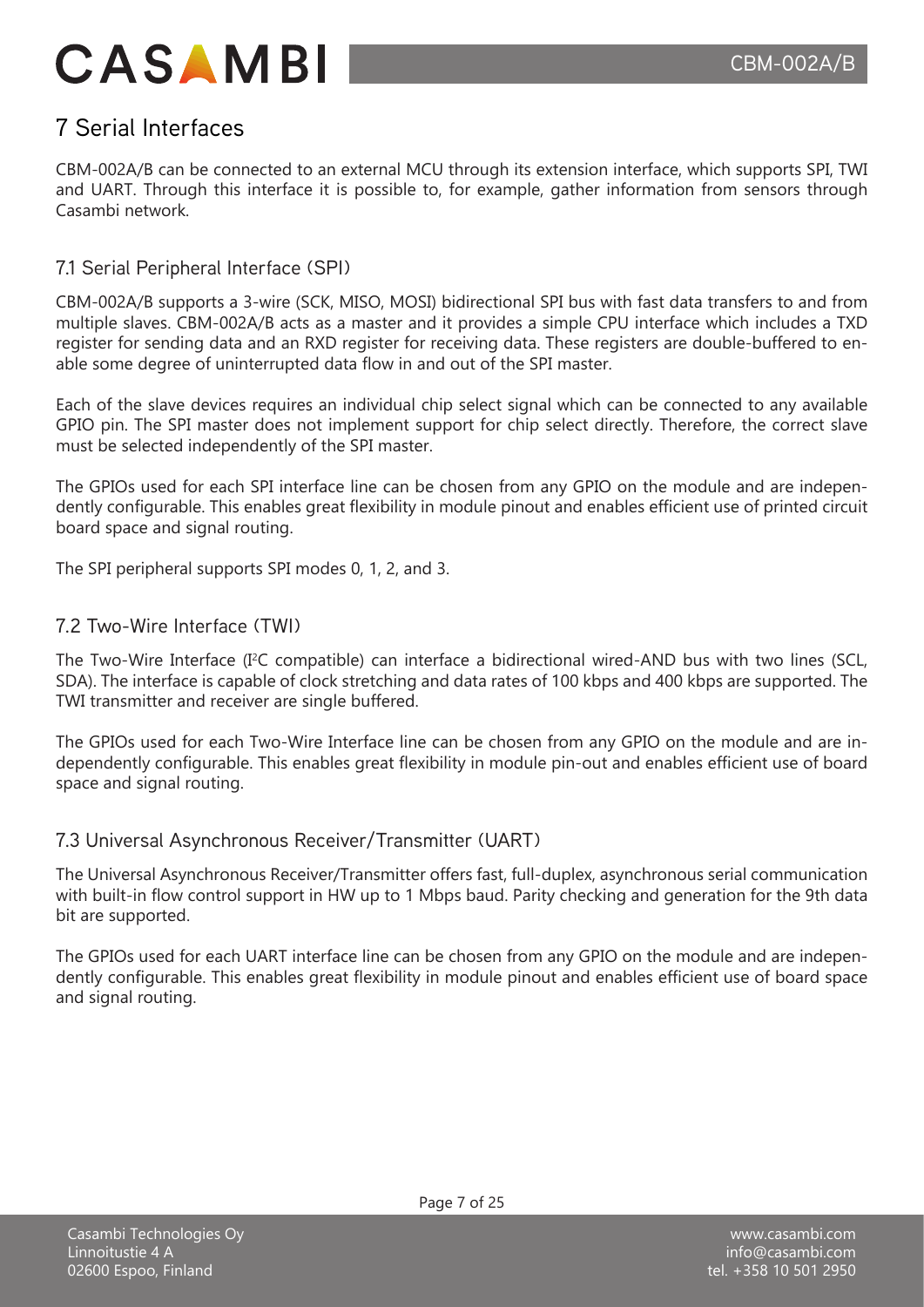### 8 Pin Assignment



#### Picture 2. Pin assignment

| Horizontal      | <b>Vertical</b> |                                       |                             |                                        |
|-----------------|-----------------|---------------------------------------|-----------------------------|----------------------------------------|
| Pin             | Pin             | Pin Name                              | <b>Pin Function</b>         | Description                            |
| H <sub>0</sub>  |                 | <b>GND</b>                            | Power                       | Ground                                 |
| H1              | V7              | GPIO0<br>AIN <sub>0</sub>             | Digital I/O<br>Analog input | General purpose I/O pin<br>ADC input 0 |
| H <sub>2</sub>  | V <sub>6</sub>  | GPIO1<br>AIN1                         | Digital I/O<br>Analog input | General purpose I/O pin<br>ADC input 1 |
| H <sub>3</sub>  | V <sub>5</sub>  | GPIO <sub>2</sub><br>AIN <sub>2</sub> | Digital I/O<br>Analog input | General purpose I/O pin<br>ADC input 2 |
| H4              | V <sub>4</sub>  | GPIO <sub>3</sub><br>AIN3             | Digital I/O<br>Analog input | General purpose I/O pin<br>ADC input 3 |
| H <sub>5</sub>  | V <sub>3</sub>  | <b>VCC</b>                            | Power                       | Power supply                           |
| H <sub>6</sub>  | V <sub>2</sub>  | <b>SWDCLK</b>                         | Digital input               | HW debug and flash programming I/O     |
| H7              | V <sub>1</sub>  | SWDIO                                 | Digital I/O                 | HW debug and flash programming I/O     |
| H <sub>8</sub>  | V <sub>0</sub>  | <b>GND</b>                            | Power                       | Ground                                 |
| H <sub>9</sub>  | V <sub>8</sub>  | GPIO4                                 | Digital I/O                 | General purpose I/O pin                |
| H <sub>10</sub> | V <sub>9</sub>  | GPIO5                                 | Digital I/O                 | General purpose I/O pin                |
| H11             | V10             | GPIO <sub>6</sub>                     | Digital I/O                 | General purpose I/O pin                |

Casambi Technologies Oy Linnoitustie 4 A 02600 Espoo, Finland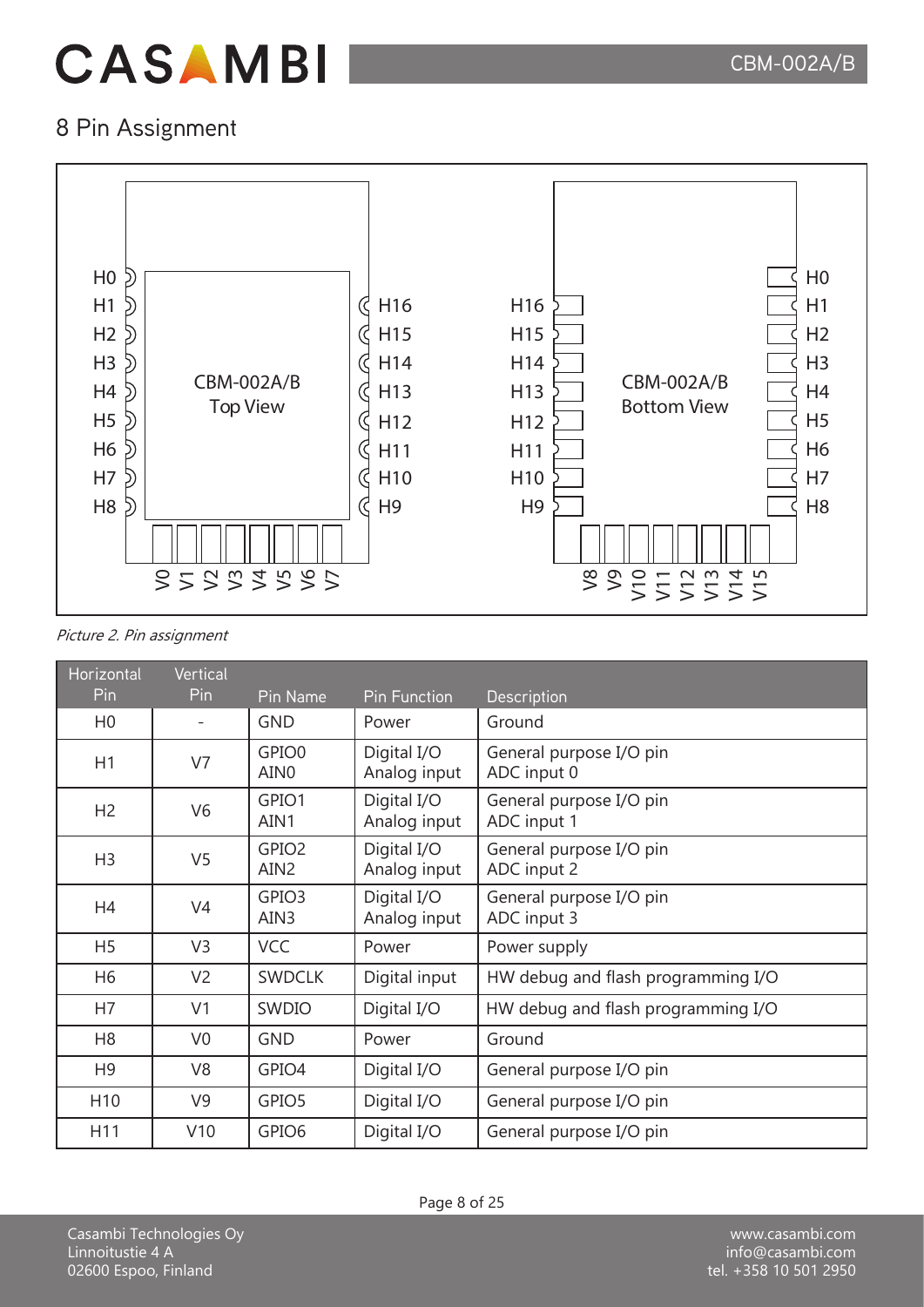| Horizontal      | Vertical |                    |                     |                         |
|-----------------|----------|--------------------|---------------------|-------------------------|
| Pin             | Pin.     | Pin Name           | <b>Pin Function</b> | <b>Description</b>      |
| H <sub>12</sub> | V11      | GPIO7              | Digital I/O         | General purpose I/O pin |
| H <sub>13</sub> | V12      | GPIO <sub>8</sub>  | Digital I/O         | General purpose I/O pin |
| H <sub>14</sub> | V13      | GPIO <sub>9</sub>  | Digital I/O         | General purpose I/O pin |
| H <sub>15</sub> | V14      | GPIO <sub>10</sub> | Digital I/O         | General purpose I/O pin |
| H <sub>16</sub> | V15      | GPIO11             | Digital I/O         | General purpose I/O pin |

Table 1. Pin assignment

### 9 Electrical Specifications

### 9.1 Absolute Maximum Ratings

Maximum ratings are the extreme limits to which CBM-002A/B can be exposed without permanently damaging it. Exposure to absolute maximum ratings for prolonged periods of time may affect the reliability.

| Absolute Maximum Ratings  | Min.   | Max.        | <b>Units</b> |
|---------------------------|--------|-------------|--------------|
| Supply voltage, Vcc       | $-0,3$ | $+3,9$      |              |
| <b>GND</b>                |        |             |              |
| I/O pin voltage, VIO      | $-0,3$ | $Vcc + 0.3$ |              |
| Storage temperature       | $-40$  | $+125$      | $\circ$      |
| Operating temperature, TA | -25    | $+85$       |              |

Table 2. Absolute maximum ratings

### 9.2 Power Supply Specifications

| <b>Power Supply Specifications</b> | Min. | VD.    | Max.   | Units |
|------------------------------------|------|--------|--------|-------|
| Supply voltage, Vcc                | +2,5 | $+3,0$ | $+3,6$ |       |
| Supply current, Icc                |      |        |        | mA    |

Table 3. Power supply specifications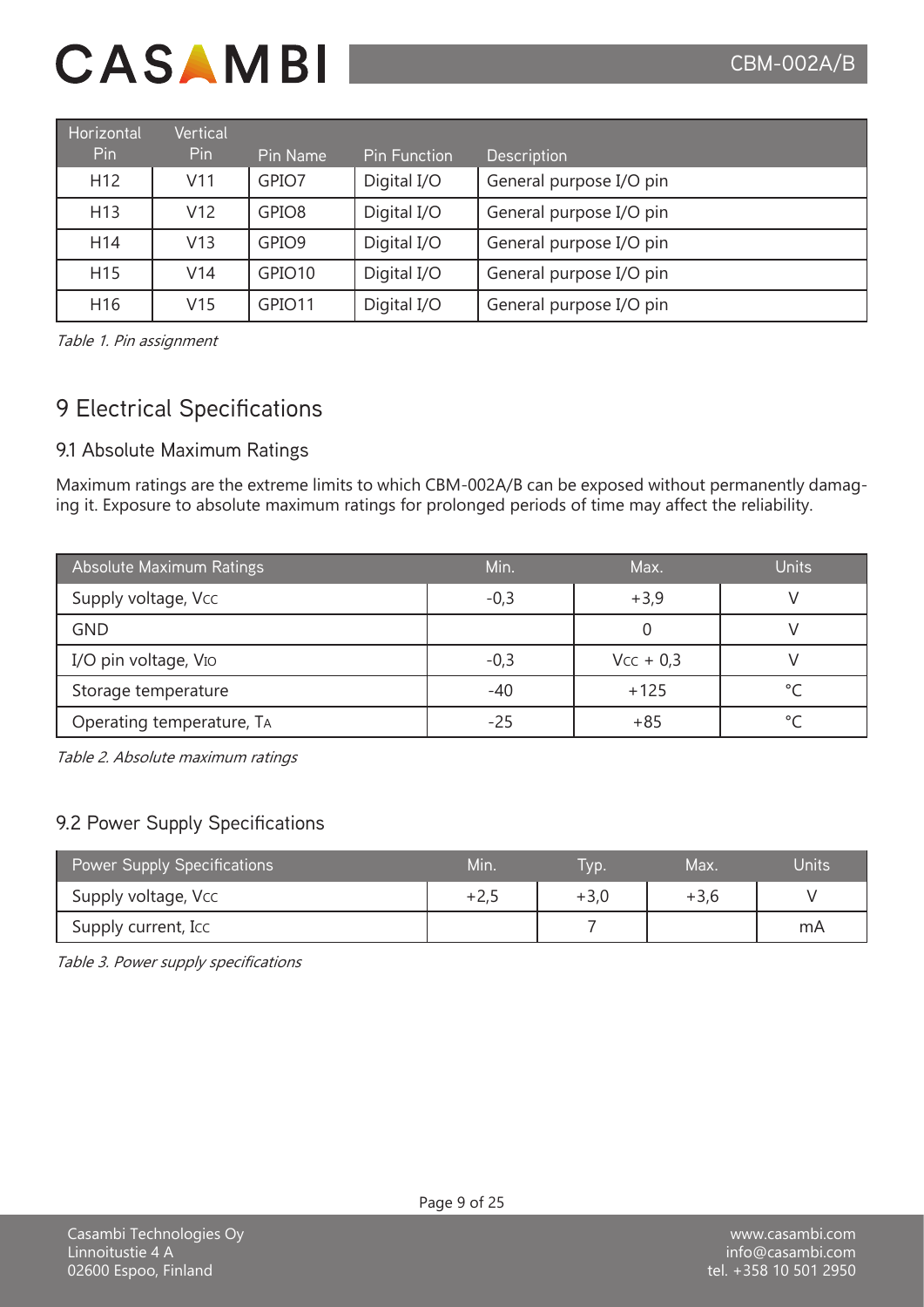### 9.3 General Purpose I/O Specifications

| <b>GPIO Specifications</b> | Min.       | Typ.           | Max.                  | <b>Units</b> |
|----------------------------|------------|----------------|-----------------------|--------------|
| Input high voltage, VIH    | $0,7x$ Vcc |                | <b>Vcc</b>            | V            |
| Input low voltage, VIL     | <b>GND</b> |                | $0,3x$ Vcc            | V            |
| Output high voltage, VOH   | $Vcc-0,4$  |                | <b>V<sub>CC</sub></b> | $\vee$       |
| Output low voltage, VoL    | <b>GND</b> |                | 0,4                   | $\vee$       |
| Source current, IGPIO_OUT  |            | $\mathfrak{D}$ | $14^{11}$             | mA           |
| Sink current, IGPIO_IN     |            | っ              | 15 <sup>1</sup>       | mA           |
| Pull-up resistance, RPU    | 11         | 13             | 16                    | kΩ           |
| Pull-down resistance, RPD  | 11         | 13             | 16                    | kΩ           |

Table 4. GPIO specifications

1) If required source/sink current in any GPIO pin is more than 4 mA, corresponding GPIO pin must be configured as high-drive.

### 10 Environmental Conditions

| <b>Environmental Conditions</b> | Min.  | I vp. | Max.   | <b>Units</b> |
|---------------------------------|-------|-------|--------|--------------|
| Storage temperature             | $-40$ |       | $+125$ | $\circ$      |
| Operating temperature, TA       | $-25$ | $+25$ | $+85$  | $\sim$       |
| Relative humidity, storage      |       |       | 90     | %            |
| Relative humidity, operating    |       |       | 80     | %            |

Table 5. Environmental conditions

### 11 Radio Characteristics

### 11.1 General Radio Characteristics

| <b>General Radio Characteristics</b>             | Min. | Typ.   | Max.   | <b>Units</b> |
|--------------------------------------------------|------|--------|--------|--------------|
| Operating frequencies, fop, 1 MHz chann. spacing | 2402 |        | 2483   | <b>MHz</b>   |
| PLL programming resolution, PLLres               |      |        |        | <b>MHz</b>   |
| Frequency deviation, AfBLE                       | ±225 | $+250$ | $+275$ | kHz          |
| On-air data rate, bpsFSK                         | 1000 |        | 2000   | kbps         |
| Maximum output power, PRF                        |      | $+4$   |        | dBm          |
| Sensitivity, PSENS                               | -89  |        | -93    | dBm          |

Table 6. General radio characteristics

Page 10 of 25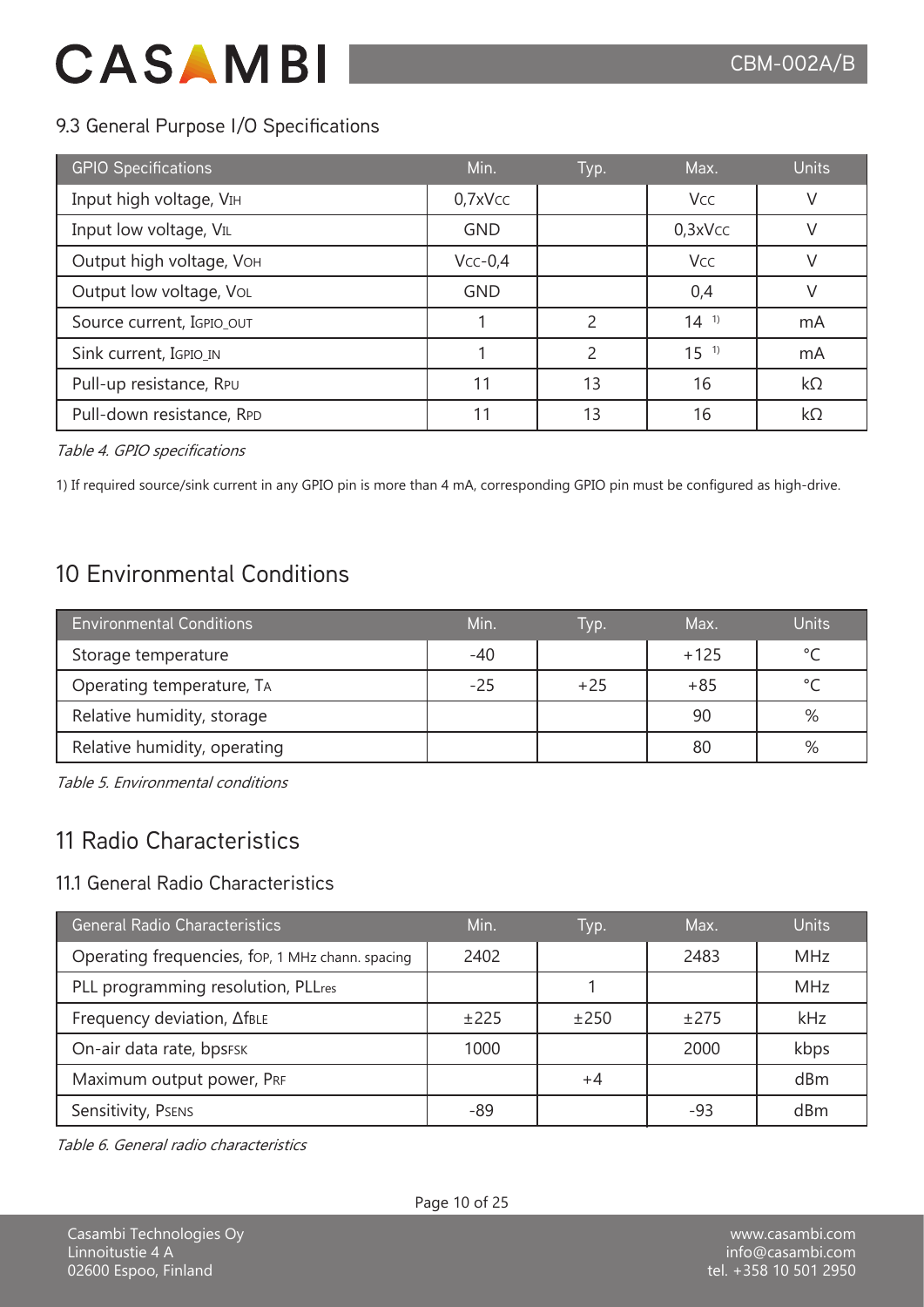### 12 Communication Interface Characteristics

### 12.1 Bit Rates

| <b>Bit Rates</b>          | Min.  | Tvp. | Max. | <b>Units</b> |
|---------------------------|-------|------|------|--------------|
| Bit rate for SPI, fspi    | 0,125 |      |      | <b>Mbps</b>  |
| Bit rates for TWI, f2w    | 100   |      | 400  | kbps         |
| Baud rate for UART, fUART | 1,2   |      | 1000 | kbps         |

Table 9. UART specifications

### 12.2 SPI Timing Parameters



Picture 3. SPI timing diagram, one byte transmission, SPI mode 0

| <b>SPI Timing Parameters</b>   | Min.  | Typ. | Max. | <b>Units</b> |
|--------------------------------|-------|------|------|--------------|
| Data to SCK setup, tDC         | 10    |      |      | ns           |
| SCK to Data hold, tDH          | 10    |      |      | ns           |
| SCK to Data valid, tcp         | 60    |      | 80   | ns           |
| SCK High time, tcH             | 40    |      |      | ns           |
| SCK Low time, tcL              | 40    |      |      | ns           |
| <b>SCK Frequency, fsck</b>     | 0,125 |      | 8    | <b>MHz</b>   |
| SCK Rise and Fall time, tr, tr |       |      | 100  | ns           |

Table 11. SPI timing parameters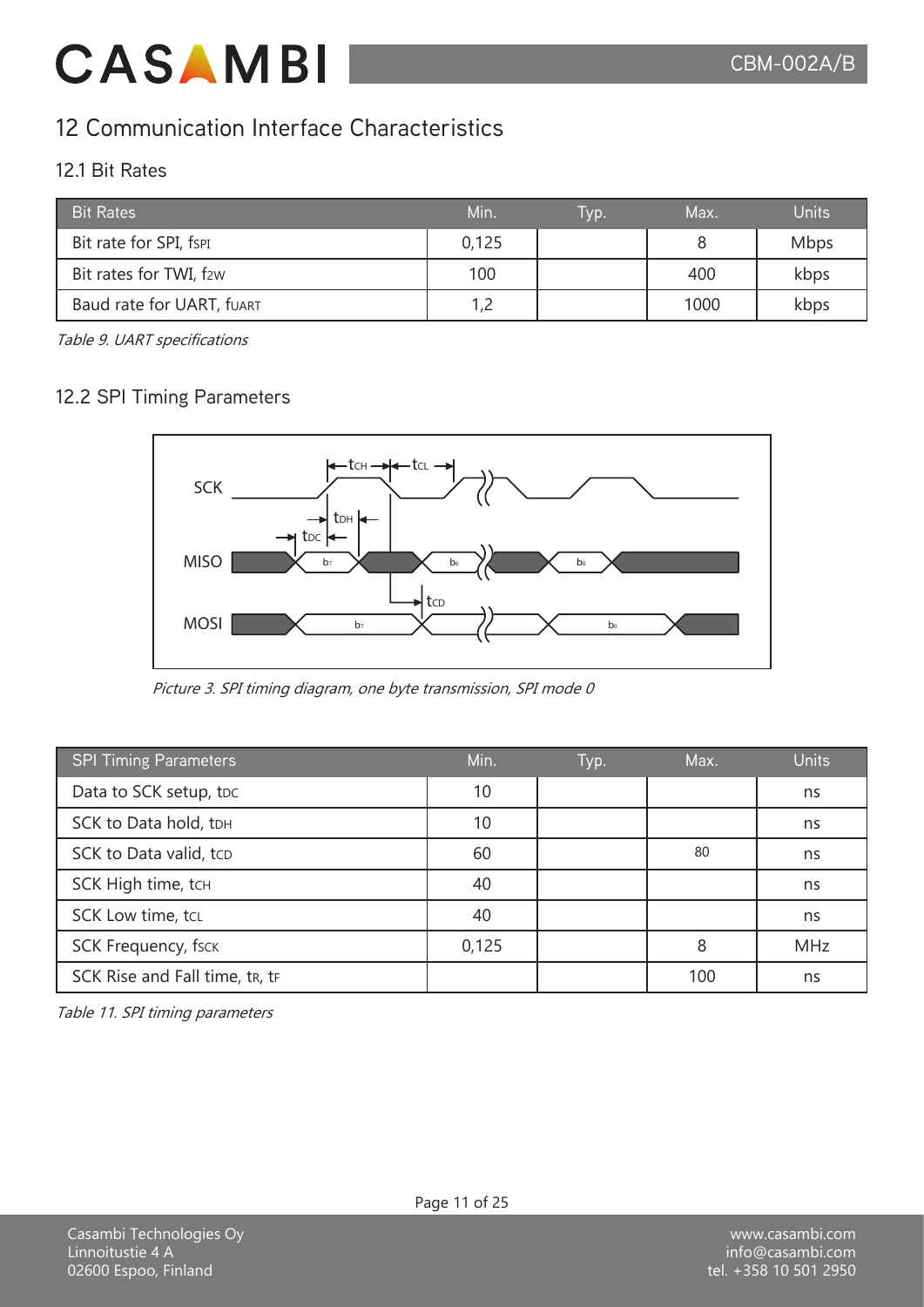### 12.3 TWI Timing Parameters



Picture 4. TWI SCL/SDA timing

| <b>TWI Timing Parameters</b>                                    | Min. | Standard<br>Max. | Min. | Fast<br>Max. | <b>Units</b> |
|-----------------------------------------------------------------|------|------------------|------|--------------|--------------|
| SCL clock frequency, fscL                                       |      | 100              |      | 400          | kHz          |
| Hold time for START and repeated<br>START condition, thd_STA    | 5200 |                  | 1300 |              | ns           |
| Data setup time before positive<br>edge on SCL, tsu_DAT         | 300  |                  | 300  |              | ns           |
| Data hold time after negative<br>edge on SCL, tHD_DAT           | 300  |                  | 300  |              | ns           |
| Setup time from SCL goes high<br>to STOP condition, tsu sto     | 5200 |                  | 1300 |              | ns           |
| Bus free time between STOP and<br><b>START</b> conditions, tBUF | 4700 |                  | 1300 |              | ns           |

Table 13. TWI timing parameters

## 13 PWM Specifications

| <b>PWM Specifications</b>       | Min.       | Typ. | Max.      | <b>Units</b> |
|---------------------------------|------------|------|-----------|--------------|
| PWM frequency, fewm             |            |      | 40        | kHz          |
| PWM high output voltage, VPWM_H | $Vcc-0,4$  |      | Vcc       | V            |
| PWM low output voltage, VPWM_L  | <b>GND</b> |      | 0,4       |              |
| PWM sink/source current, IPWM   |            | 2    | $14^{11}$ | mA           |
| PWM resolution                  | 400        |      | 1600      | steps        |
| PWM resolution @ fpwm 10 kHz    |            |      | 1600      | steps        |
| PWM resolution @ fewm 20 kHz    |            |      | 800       | steps        |
| PWM resolution @ fpwm 40 kHz    |            |      | 400       | steps        |

Table 16. PWM specifications

<sup>1)</sup> If required source/sink current in any GPIO pin is more than 4 mA, corresponding GPIO pin must be configured as high-drive.

Page 12 of 25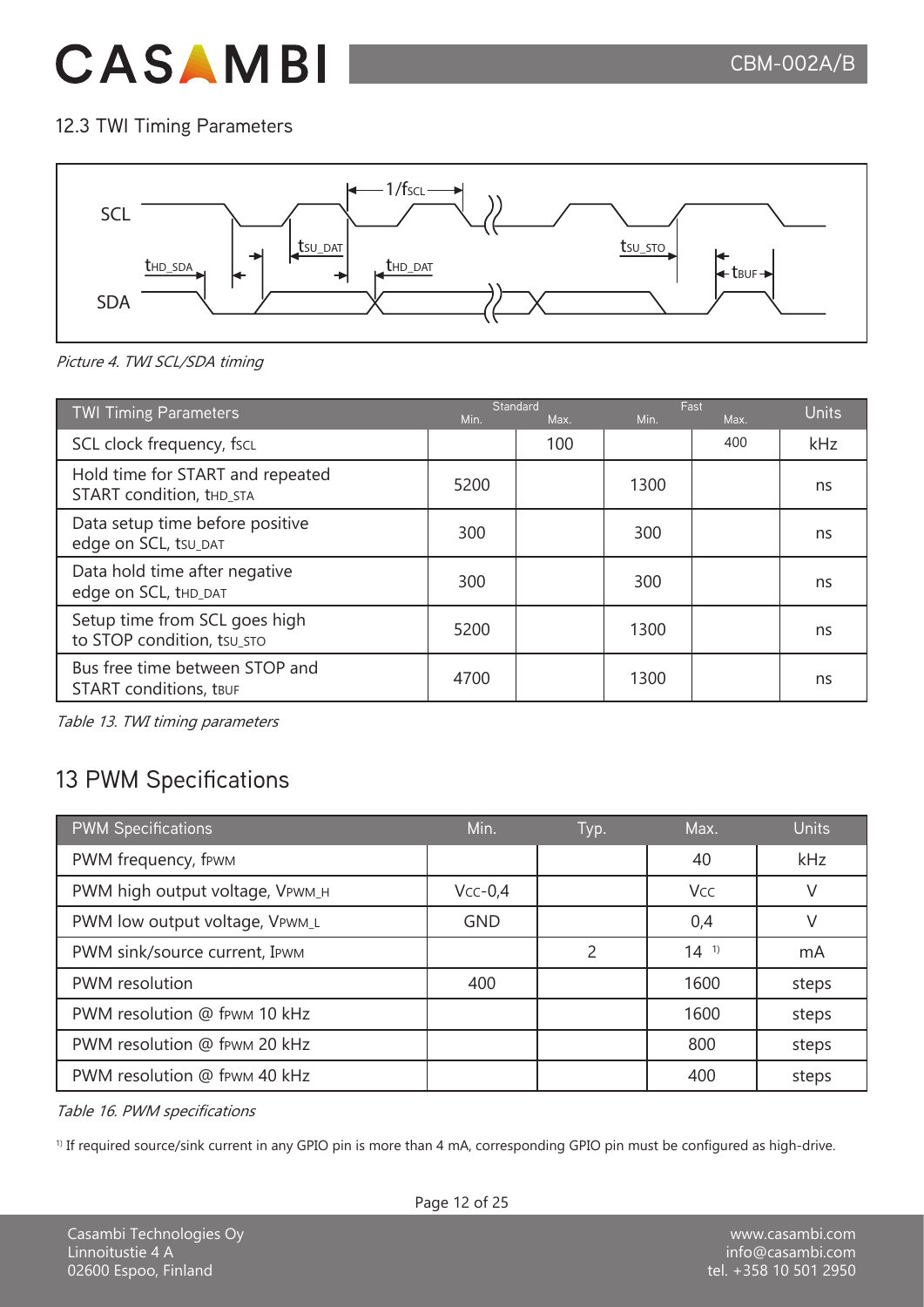## 14 Application Information

### 14.1 Smart Switching

Casambi has developed a solution for controlling lighting with only a traditional on/off wall switch. By default, the wall switch can be used to dim the lights, but different settings can be selected from Casambi App, such as selecting a pre-set mode. With Smart Switching feature, multiple lights can be controlled from a single switch. Smart Switching feature is used by flicking the wall switch quickly off and on.

Smart Switching is a function which requires an external electrolytic bypass capacitor and a power-on detection circuitry to work. The external electrolytic capacitor is needed to supply the necessary operating voltage for the module during power-off stage. It can be either an external capacitor just for the CBM-002A/B, or it can be a part of a larger power supply on the host board. If the capacitor is dedicated just for the CBM-002A/B, the minimum required capacitance is 1200 µF. It is advisable to connect the capacitor before any voltage regulation for larger voltage drop.

Even if Smart Switching feature is not used, the correct use of CBM-002A/B still requires the power-on detection and the external capacitor. These are needed so that the module can inform Casambi network when its power is cut off. The external capacitor will provide power to the module a short time after the power has been switched off. A suitable time for Smart Switching is 1,5 seconds and without Smart Switching 0,5 seconds. The external capacitor will have to be sized according to these requirements.

It is a good practice to use a capacitor with temperature range up to 105°C.



Picture 7. Powering CBM-002A/B with an external capacitor for Smart Switching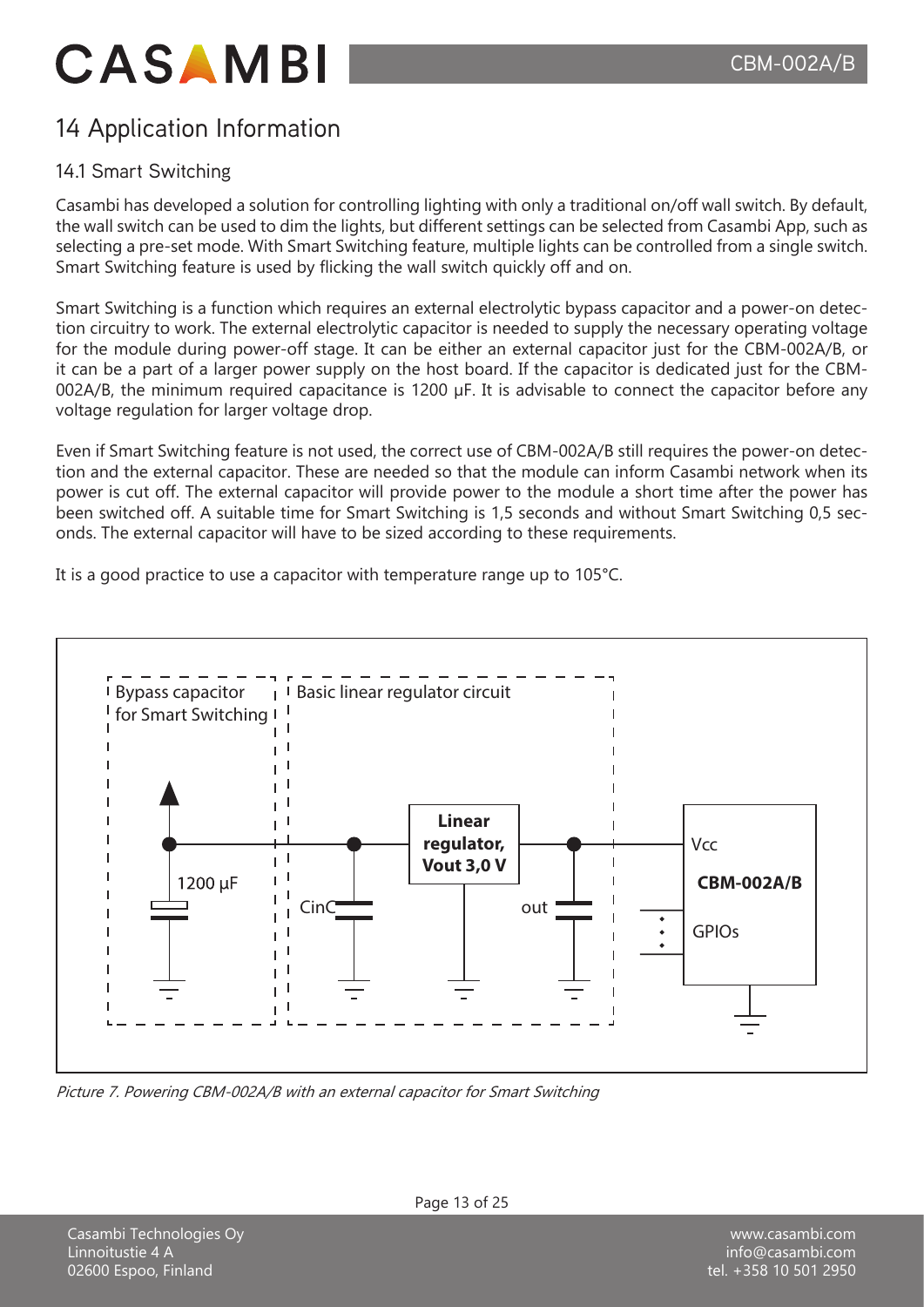### 14.2 Power-On Detection

In order to operate correctly, the Casambi network will have to know if the power has been switched off from some unit. For this reason, the unit will have to know when its power has been switched off. This is done by a power-on detection together with an external capacitor (see previous chapter).

In case of CBM-002A/B the power-on detection is a signal that is connected to any GPIO pin. The signal can be one of the following four types:

- constant high signal when power is present, low signal when power is absent
- constant low signal when power is present, high signal when power is absent
- 50/60/100/120 Hz square wave signal when power is present, constant low signal when power is absent
- 50/60/100/120 Hz square wave signal when power is present, constant high signal when power is absent

The power-on signal can be derived from either DC voltage or AC mains voltage. If the host application is mains powered, so called Zero Detect circuitry shall be designed. The Zero Detect circuitry is connected to mains voltage and it detects when the voltage crosses the zero point. This information is needed to determine when the wall switch has been switched off and when it is switched back on. In mains voltage powered application, CBM-002A/B requires one or two Zero Detect pulses on each mains cycle, so the mains voltage can be half- or full-wave rectified. Also the use of a schmitt trigger is strongly advised in order to get clean pulses.

No application schematics of the Zero Detect circuitry is provided on this datasheet. This is because the application and the surrounding electronics may vary greatly which makes it impossible to provide a solution that works on every application. The designer of the host system will have to design a suitable Zero Detect circuitry. If the host system power supply is isolated, the Zero Detect signal will have to be isolated as well. Extreme caution will have to be used when working with Zero Detect since potentially lethal mains voltages are involved.

The voltage level of the Zero Detect signal will have to be suitable for CBM-002A/B. Zero Detect signal can be connected to any free GPIO pin on CBM-002A/B.

Use of the external capacitor and Zero Detect circuitry is strongly advised. In addition to Smart Wall Switch feature they enable faster response to the power-off condition. When the mains voltage is cut out from the device with CBM-002A/B, the capacitor supplies enough power for the module to send status update to the network. This way the status of the module is immediately updated to offline on the Casambi application.

If the external capacitor and Zero Detect circuitry is omitted, the module will have to send status information to the network periodically which causes a delay to the status update on the application as well as unnecessary traffic on the network.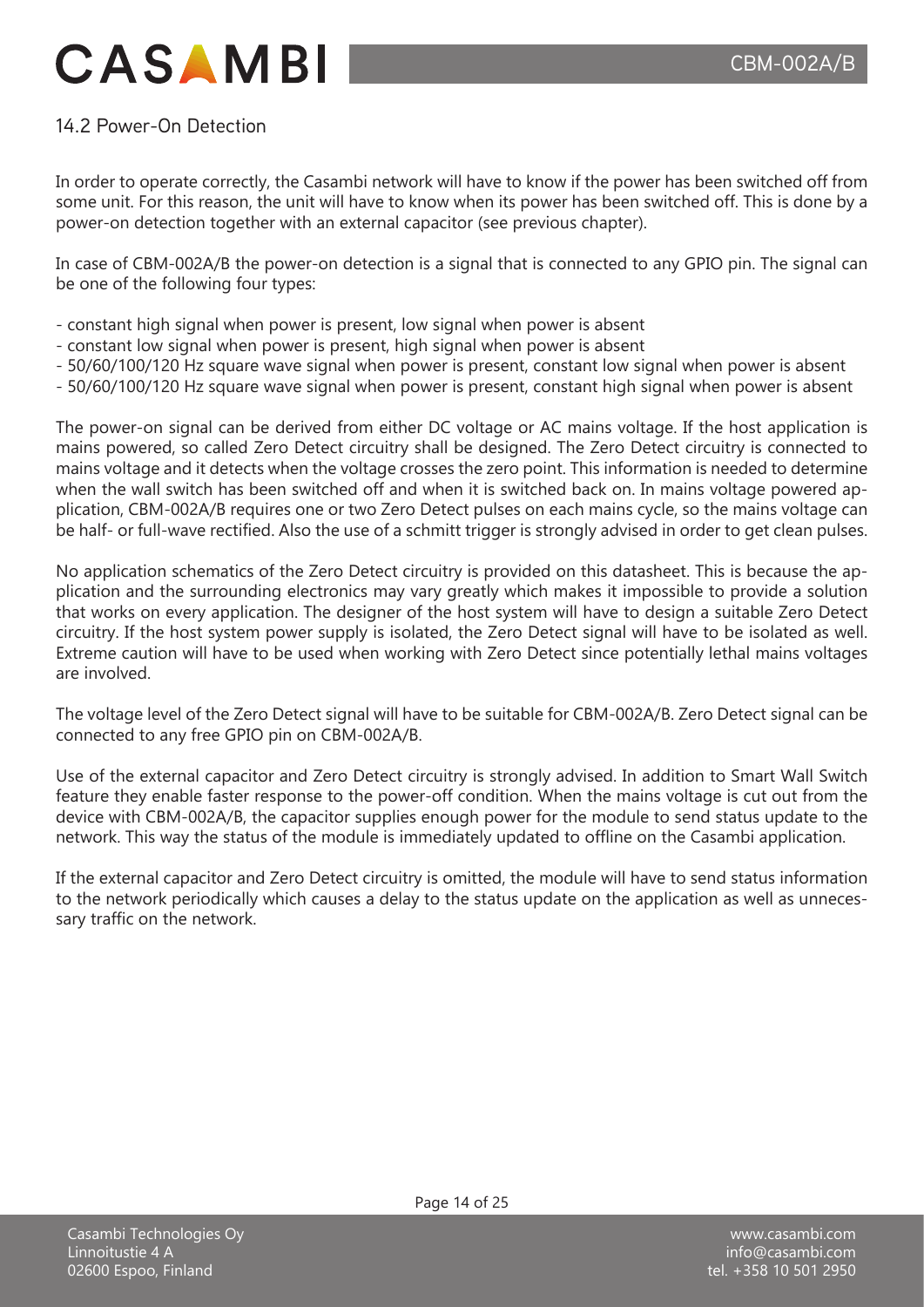

### 14.3 Antenna Versions

CBM-002A/B is available in two different antenna versions. CBM-002A is equipped with an on-board SMD chip antenna and CBM-002B is equipped with a 1/4 wavelength dipole antenna. Usually CBM-002B offers better range, but CBM-002A is more compact solution.

CBM-002B is delivered with the antenna detached, so the antenna will have to be soldered in place before taking the module into use. This is because the antenna can be soldered in vertical or horizontal position. The host device application determines which antenna orientation is more suitable. Read 14.5 CBM-002B Antenna for more information.



Picture 7. CBM-002A on left and CBM-002B on right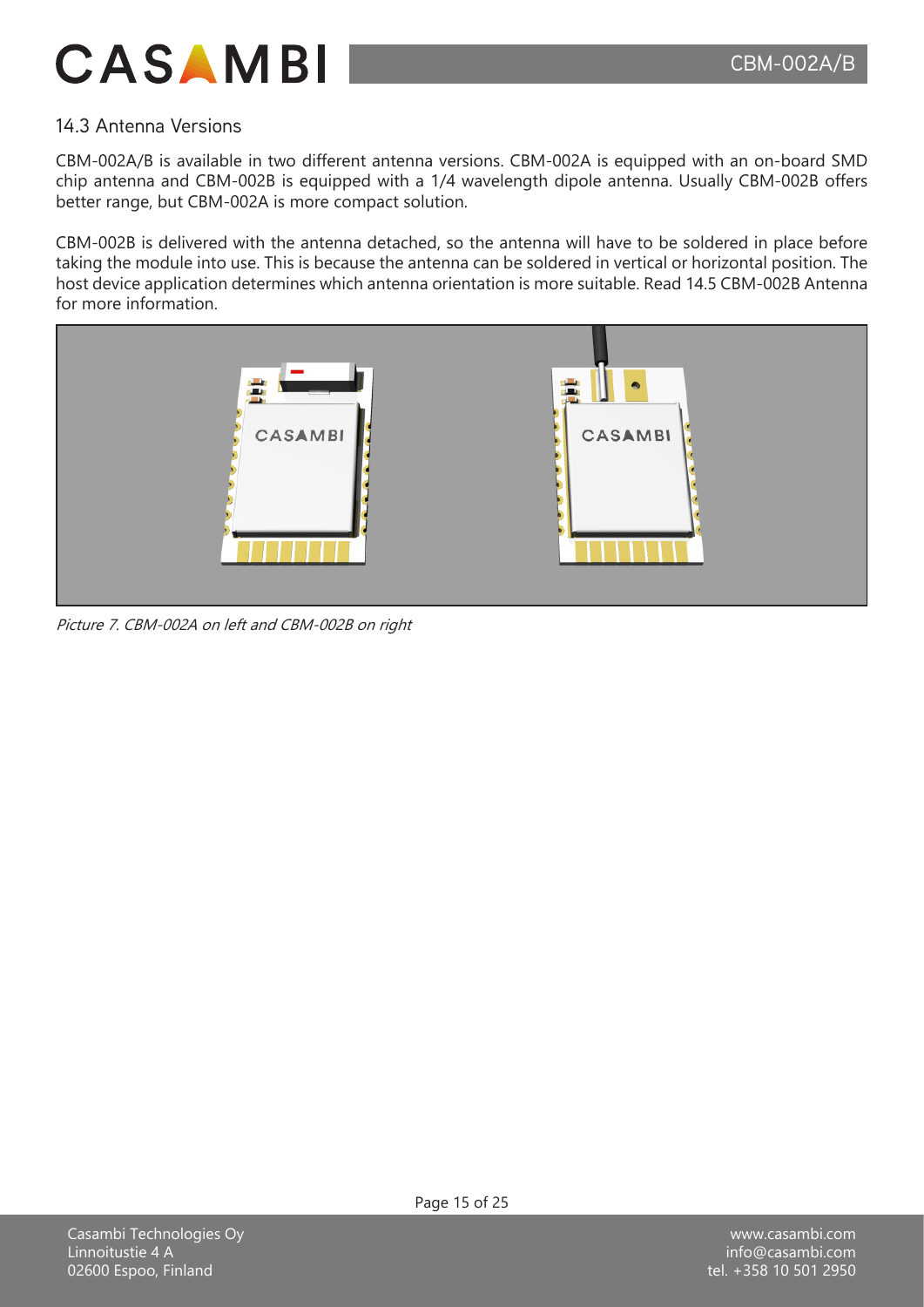### 14.3.1 CBM-002B Antenna

CBM-002B is delivered with the antenna detached. The antenna is a 27 mm long single strand copper wire and it can be soldered in horizontal or vertical orientation, depending on the best suitability for the host application.

The antenna can be bent to fit the host application better. However, there are some guidelines that need to be taken into consideration.

- 1. Make sure that antenna is not in contact with any kind of metal.
- 2. The antenna should be places as far away from any metal structures as possible.
- 3. The tip of the antenna is especially sensitive for close by metals.
- 4. The less bending is done on the antenna, the smaller impact it haves on the range.
- 4. Do not use any other kind of antenna, or do not cut or otherwise modify the delivered antenna.

The antenna is soldered onto the left side solder pad (the pad closer to the antenna matching components). When soldering the antenna in horizontal position, for correct operation, place the antenna so that it fills the whole length of the soldering pad. This way the antenna extents over the edge of the module by 23,5-24,0 mm.

When the antenna is soldered in vertical position, solder it so that the antenna rises 23,5-24,0 mm over the PCB surface. Cut the antenna wire from the bottom side to the desired length. This cutting does not affect the performance or approvals.

#### **Important!**

CBM-002B has been certified with the supplied antenna and modifying it beyond the instructions given in this datasheet will void the certification.



Picture 9. Soldered CBM-002B antennas.

#### 14.4 Mounting

CBM-002A/B has two sets of soldering pads, which allow it to be mounted both in horizontal and vertical position. In some application, such as LED drivers, there are large components which could affect the antenna performance greatly if the module is mounted at the bottom of the device horizontally on the main PCB. Also, horizontally mounted module has much larger footprint compared to vertically mounted module.

Casambi Technologies Oy Linnoitustie 4 A 02600 Espoo, Finland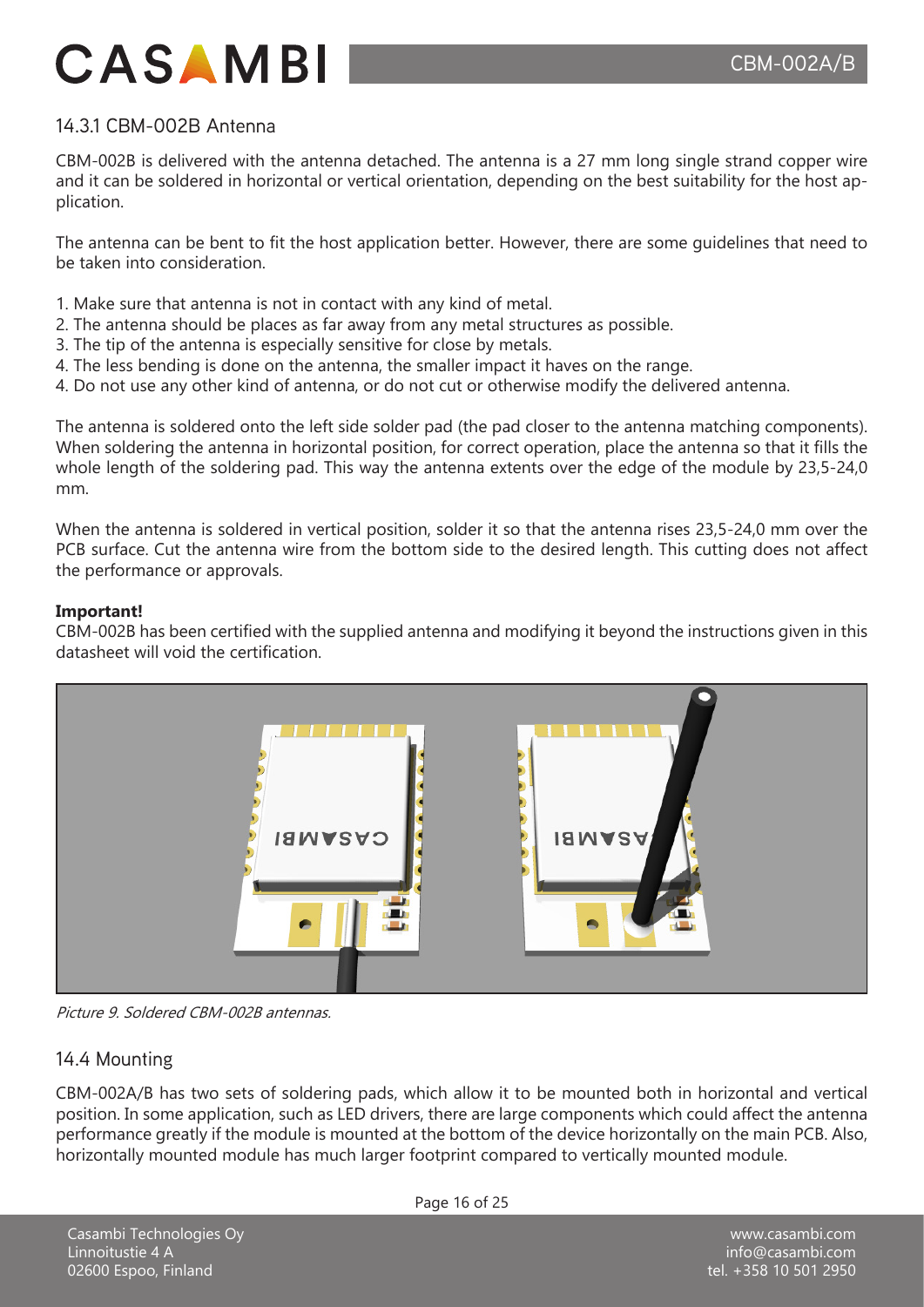

For such cases the module can be mounted in vertical position, either by soldering it to a 1,27 mm pitch 2-row pin header, or by soldering the module directly into a routed slot on the main PCB.

When mounted in horizontal position there will have to be two keep-out areas; one for the antenna area and one for the unused pads used for vertical assembly.

### 14.4.1 Horizontal Mounting

When CBM-002A/B is mounted in a horizontal position it is soldered in by using the soldering pads on both long sides of the module. The soldering pads are designed so that the module can be both hand and reflow soldered.

When mounted in a horizontal position, there are two mandatory keep-out areas involved. One is for antenna and the other is for bottom side soldering pads at the narrow end of the module. These pads are used for vertical assembly.

For the CBM-002A, the antenna keep-out applies to all layers of the mother board. There shall not be any components, traces, pads or copper areas in any layer within the keep-out area. The same applies to other metals as well, such as the enclosure of the product, fixing screws, etc.

The keep-out area for the soldering pads applies only to the outer surface of the mother board.



Picture 9. Recommended land pattern for horizontal assembly and required keep-out areas

- 1) This keep-out area will have to be kept clear from any parts, traces and copper on all layers.
- 2) This keep-out area applies only to the layer closest to the module.

3) If CBM-002B antenna is soldered vertically, this keep-out area will have to be a hole. Otherwise keep-out area applies only to the layer closest to the module.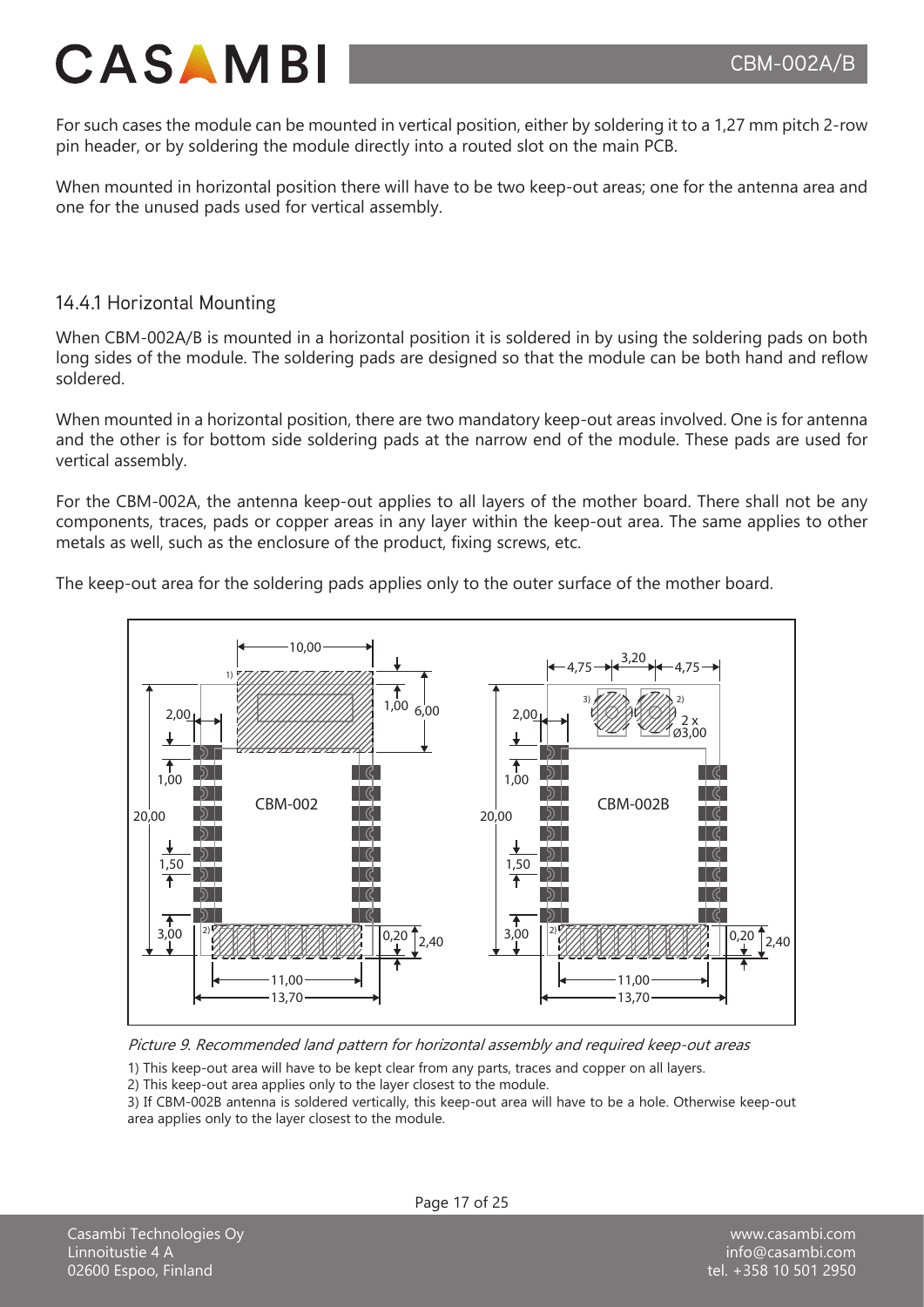

### 14.4.2 Vertical Mounting

CBM-002A/B can be mounted in vertical position by using the soldering pads on the narrow end of the module. There are two methods of soldering the module in vertical position. It can be either soldered between pin rows of a 2-row 1,27 mm pin header (2 x 8P) or it can be soldered in a 0,9 mm slot routed on the main board with soldering pads at the edge of the slot. The thickness of the module printed circuit board is 0,85 mm.



Picture 11. Suggested land pattern for vertical mounting in a slot

### 15 Mechanical Specifications



Picture 14. Mechanical dimensions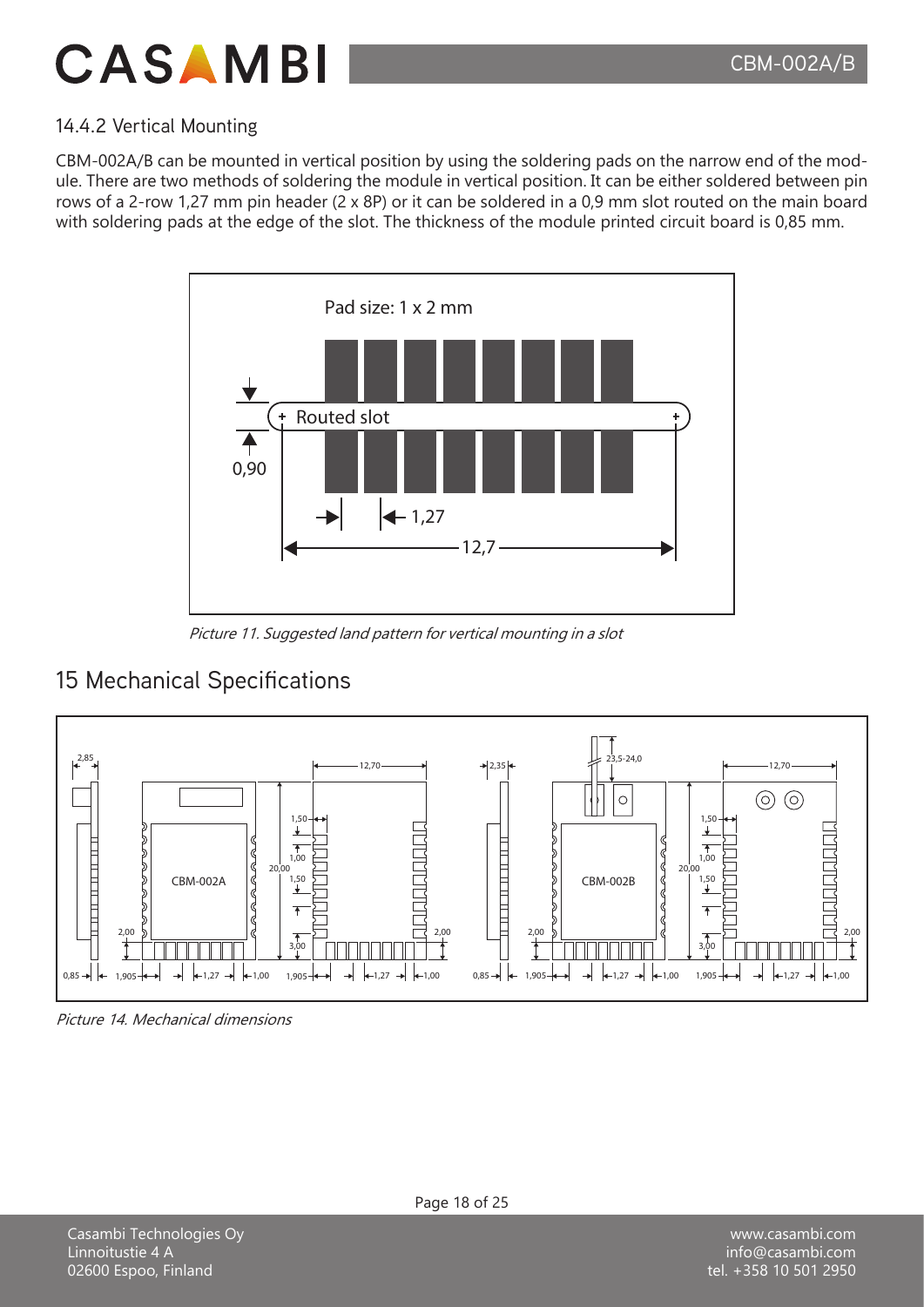

### 16 Soldering

### 16.1 Leaded Reflow Soldering



Picture 12. Recommended temperature profile for leaded reflow soldering

### 16.2 Leadfree Reflow Soldering



Picture 13. Recommended temperature profile for leadfree reflow soldering

Maximum number of reflow cycles: 2

Opposite side reflow is prohibited due to the module's weight. (i.e. you must not place the module on the bottom / underside of your PCB and reflow).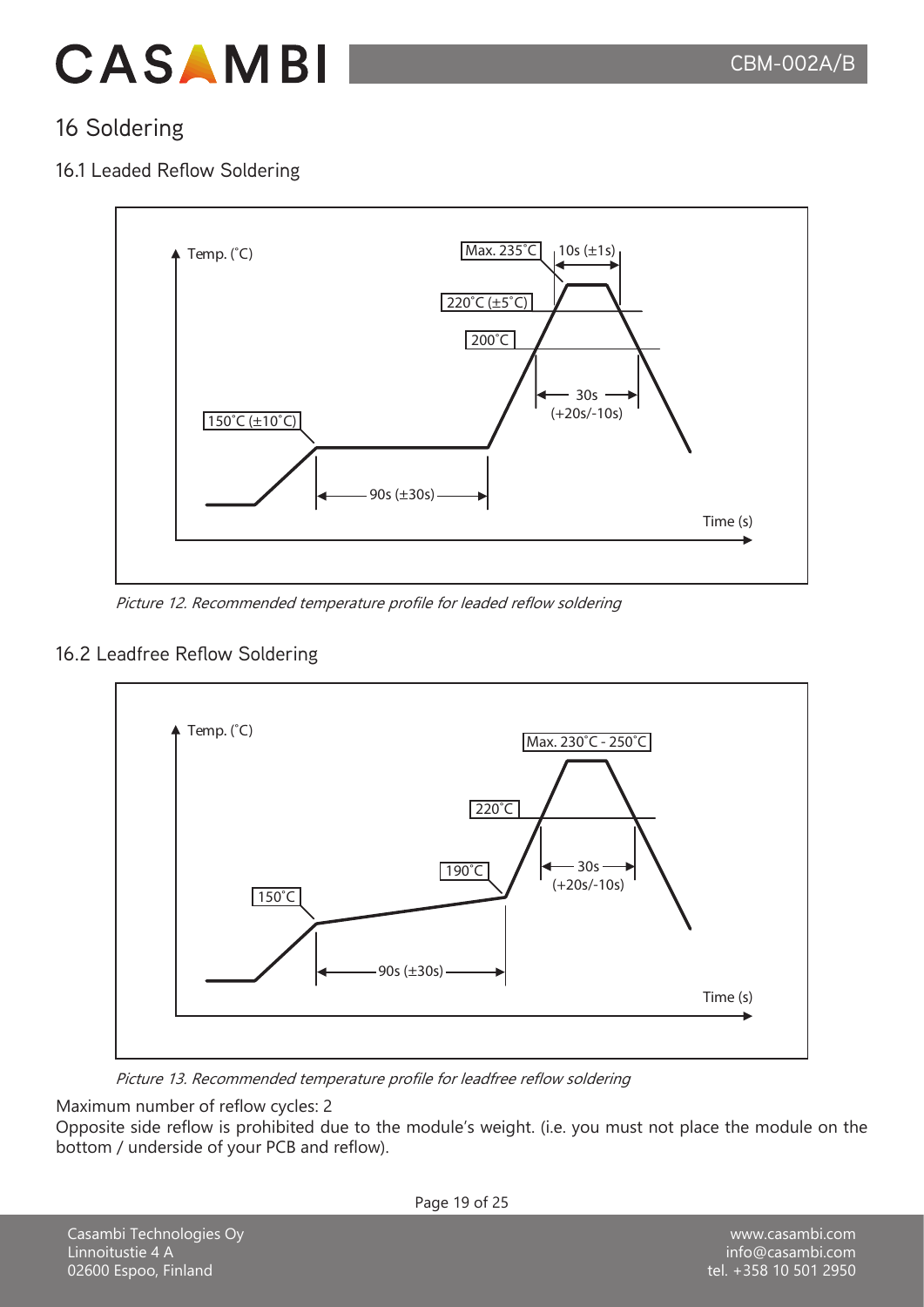

### 16.3 Hand Soldering

Hand soldering is possible. When using a soldering iron, follow IPC recommendations (reference document IPC-7711).

#### 16.4 Rework

The module can be unsoldered from the host board. Use of a hot air rework tool should be programmable and the solder joint and module should not exceed the maximum peak reflow temperature of 250°C.

If temperature ramps exceed the reflow temperature profile, module and component damage may occur due to thermal shock. Avoid overheating. Never attempt a rework on the module itself, (e.g. replacing individual components).

#### 16.5 Cleaning

In general, cleaning the populated modules is strongly discouraged. Residuals under the module cannot be easily removed with any cleaning process. Use of "No Clean" soldering paste is strongly recommended, as it does not require cleaning after the soldering process.

### 17 Compliance Information

| Compliance Information |                    |                        |
|------------------------|--------------------|------------------------|
| Radio                  | <b>USA</b>         | FCC Part 15 Subpart C  |
|                        | FCC ID (CBM-002A): | 2ALA3-CBM002A          |
|                        | FCC ID (CBM-002B): | 2ALA3-CBM002B          |
|                        | Canada             | <b>RSS-247</b>         |
|                        | IC (CBM-002A):     | 22496-CBM002A          |
|                        | IC (CBM-002B):     | 22496-CBM002B          |
|                        | Europe             | ETSI EN 300 328 v2.1.1 |
| Environmental          | <b>RoHS</b>        | RoHS compilant         |
|                        | <b>REACH</b>       | REACH compilant        |

Table 18. Compliance information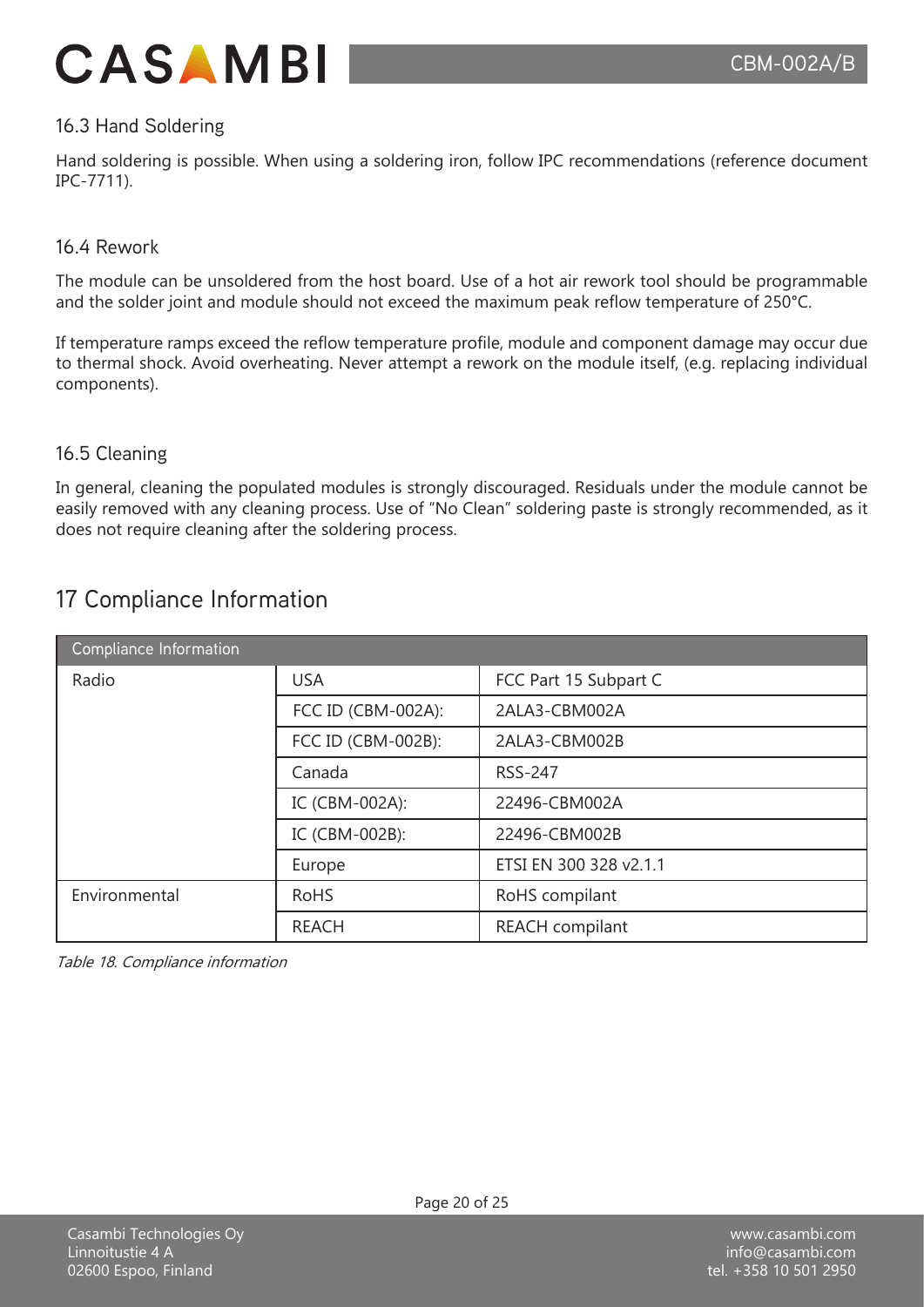### 17.1 Federal Communications Commission (FCC) Statement

### **Compliance Statement**

This device complies with part 15 of the FCC Rules. Operation is subject to the following two conditions:

(1) This device may not cause harmful interference, and

(2) this device must accept any interference received, including interference that may cause undesired operation.

### **Warning**

Changes or modifications not expressly approved by Casambi Technologies Oy could void the user's authority to operate the equipment.

### **FCC Interference Statement**

This equipment has been tested and found to comply with the limits for a Class B digital device, pursuant to Part 15 of the FCC Rules. These limits are designed to provide reasonable protection against harmful interference in a residential installation.

This equipment generates, uses and can radiate radio frequency energy and, if not installed and used in accordance with the instructions, may cause harmful interference to radio communications.

However, there is no guarantee that interference will not occur in a particular installation. If this equipment does cause harmful interference to radio or television reception, which can be determined by turning the equipment off and on, the user is encouraged to try to correct the interference by one of the following measures:

- Reorient or relocate the receiving antenna.
- Increase the separation between the equipment and receiver.
- Connect the equipment into an outlet on a circuit different from that to which the receiver is connected.
- Consult the dealer or an experienced radio/TV technician for help.

It is the host manufacturer's responsibility to ensure continued compliance with FCC requirements once the module has been installed in to the host product.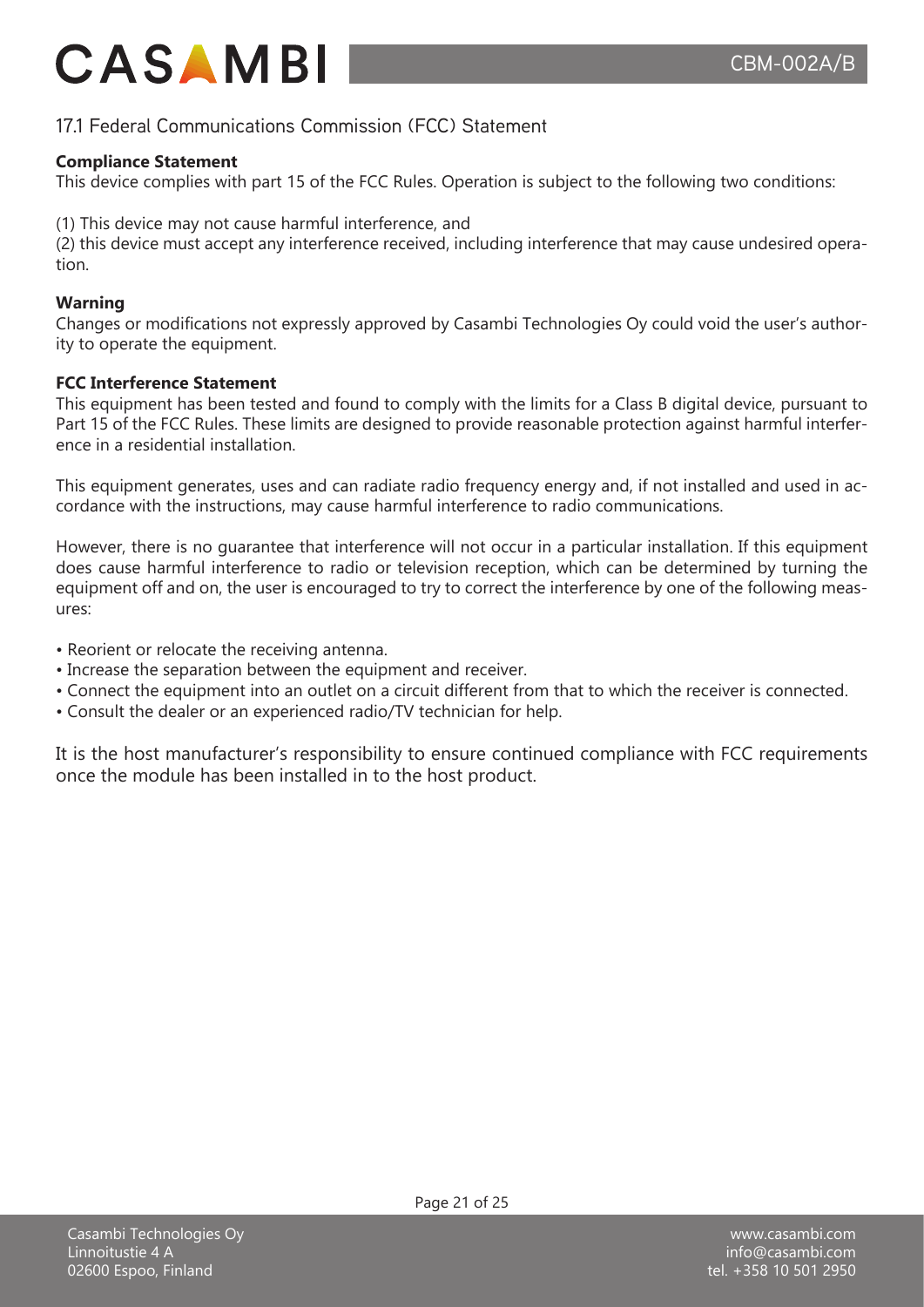### 17.2 Innovation, Scientific and Economic Development Canada (ISED) Statement

### **Radiation Exposure Statement for Canada**

This device complies with Industry Canada's licence-exempt RSSs. Operation is subject to the following two conditions:

(1) This device may not cause interference

(2) This device must accept any interference, including interference that may cause undesired operation of the device.

This equipment is exempt from the routine RF exposure evaluation requirements of RSS-102. This equipment should be installed and operated with a minimum distance of 20 cm between the antenna and the user or bystanders.

Le présent appareil est conforme aux CNR d'Industrie Canada applicables aux appareils radio exempts de licence. L'exploitation est autorisée aux deux conditions suivantes:

(1) l'appareil ne doit pas produire de brouillage;

(2) l'utilisateur de l'appareil doit accepter tout brouillage radioélectrique subi, même si le brouillage est susceptible d'en compromettre le fonctionnement.

Ce matériel n'est pas sujet à l'évaluation habituelle d'exposition RF selon RSS102. Ce matériel devrait être installé et exploité en gardant une distance minimale de 20 cm entre l'antenne et l'utilisateur ou les spectateurs.

#### **Antenna Warning**

CBM-002B radio transmitter has been approved by ISED to operate with the antenna types listed below with the maximum permissible gain indicated. Antenna types not included in this list, having a gain greater than the maximum gain indicated for that type, are strictly prohibited for use with this device.

L'émetteur radio CBM-002B est approuvé par les indicateurs du développement énergétique durable pour fonctionner avec les types d'antennes énumérés ci-dessous avec la valeur maximale de gain autorisée indiquée. L'utilisation des types d'antennes exclus de cette liste, ayant un gain plus élevé que la valeur maximale de gain indiquée pour le type en question, est strictement interdite avec cet appareil.

#### **Approved antenna:**

27 mm long solid copper wire with conductor diameter of 0,6 mm soldered in place according to the instruction given in this document (see chapter 14.4.1 CBM-002B Antenna). Maximum permissible antenna gain is 2,0 dBi.

Le fil de cuivre 27 mm de long avec un diamètre conducteur de 0,6 mm soudé en place conformément aux instructions contenues dans ce document (voir chapitre 14.4.1 Antenne CBM-002B). Valeur maximale permise pour gain d'antenne est de 2,0 dBi.

Under ISED regulations, this radio transmitter may only operate using an antenna of a type and maximum (or lesser) gain approved for the transmitter by ISED. To reduce potential radio interference to other users, the antenna type and its gain should be so chosen that the equivalent isotropically radiated power (e.i.r.p.) is not more than that necessary for successful communication.

Sous les règlements des indicateurs du développement énergétique durable, cet émetteur radio peut seulement fonctionner en utilisant un type d'antenne avec une valeur maximale (ou moindre) de gain approuvée pour l'émetteur par les indicateurs du développement énergétique durable. Afin de réduire la possible interférence radio avec les autres utilisateurs, le type d'antenne et son gain doivent être sélectionnés afin que la puissance isotrope rayonnée équivalente ne soit pas supérieure à ce qui est nécessaire pour une communication réussie.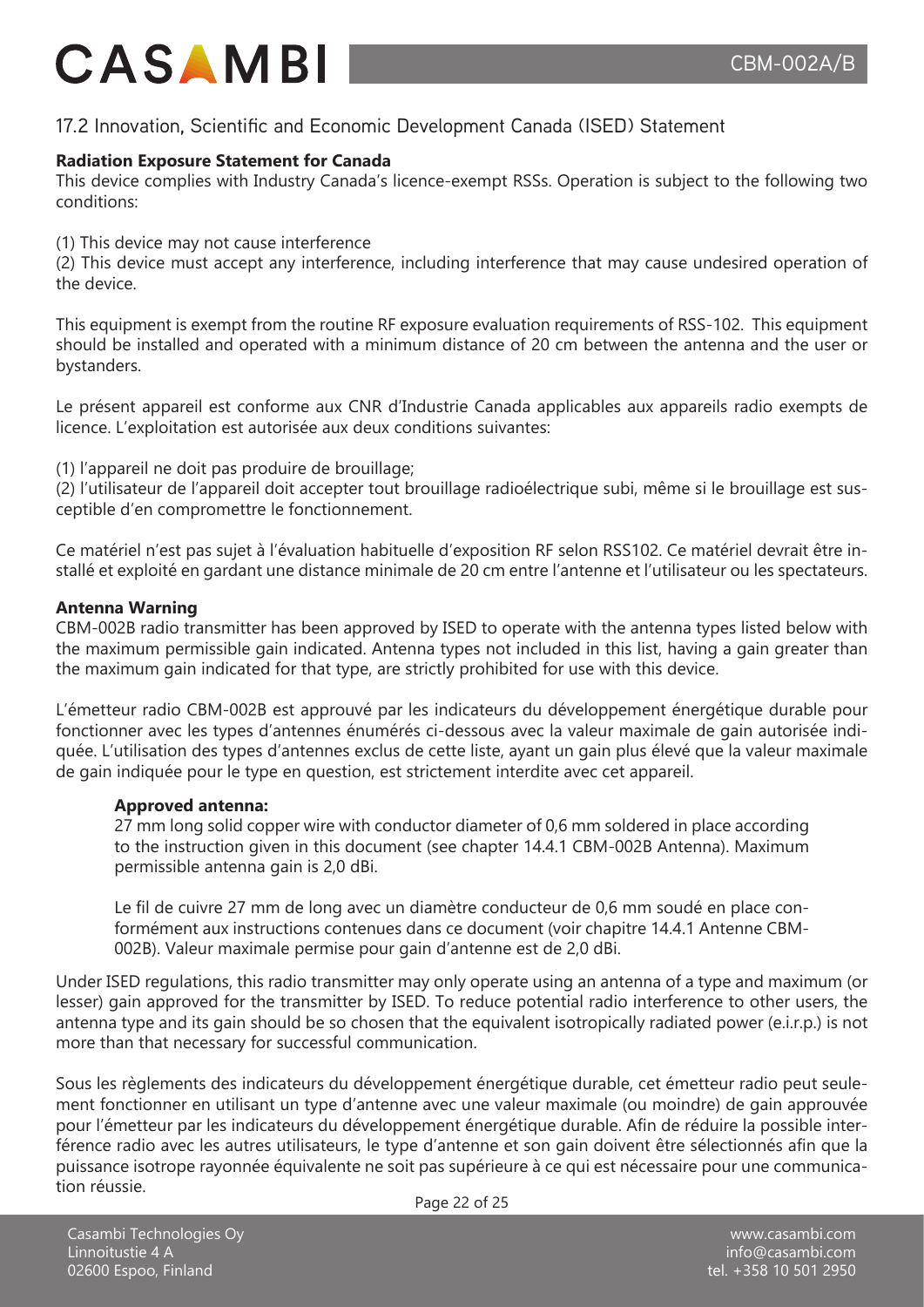

#### **End Product Labeling**

CBM-002 has been labeled with its own FCC ID and IC Certification Number. The end product manufacturer must ensure that FCC and ISED labeling requirements are met. If the FCC ID and IC Certification Number of CBM-002 are not visible when the module is installed inside another device, then the device must have a clearly visible label containing the following information:

CBM-002 a été identifié avec son propre numéro d'identification de la FCC ainsi que son numéro de certification IC. Le fabricant du produit final doit assurer que les obligations d'identification de la FCC et des indicateurs du développement énergétique durable soient satisfaites. Si le numéro d'identification de la FCC et le numéro de certification IC pour CBM-002 ne sont pas visibles lors de l'installation du module dans un autre appareil, une étiquette claire et visible avec les informations ci-après devra alors être apposée sur l'appareil:

 $CHM-002A$ 

Contains FCC ID: 2ALA3-CBM002A Contains IC: 22496-CBM002A

 $CRM-002B$ 

Contains FCC ID: 2ALA3-CBM002B Contains IC: 22496-CBM002B

It is the host manufacturer's responsibility to ensure continued compliance with ISED Canada requirements once the module has been installed in to the host product.

Il incombe au fabricant de l'hôte d'assurer la conformité continue aux exigences d'ISED Canada une fois que le module a été installé sur le produit hôte.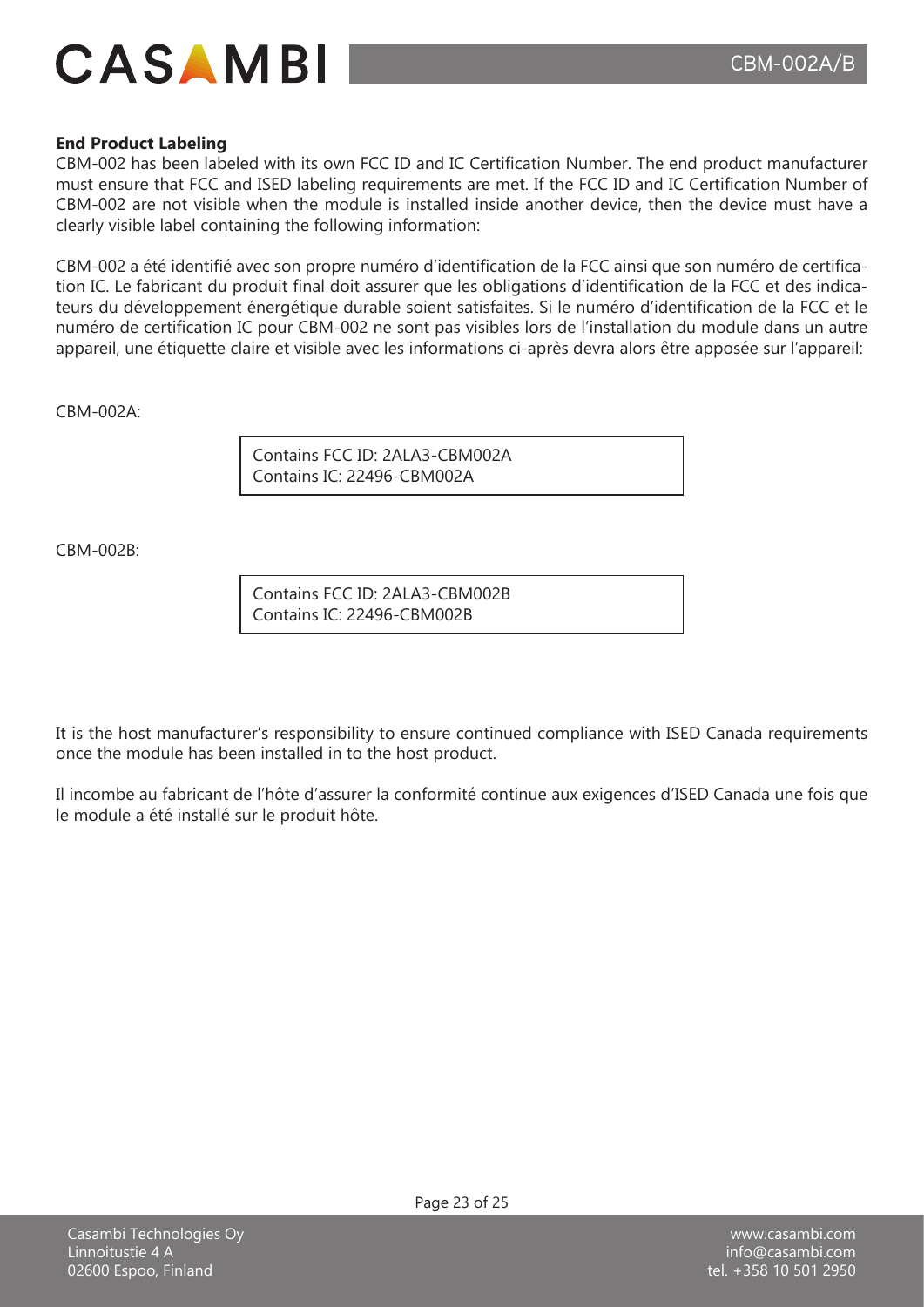

#### **End Product User Manual**

User manual for end product with CBM-002A or CBM-002B module inside shall contain the following or equivalent notice in a conspicuous location in the user manual or alternatively on the device or both:

Le mode d'emploi pour le produit fini avec le module CBM-002A ou CBM-002B installé devra contenir les informations ci-après ou un avis équivalent dans un endroit bien en vue du mode d'emploi ou, alternativement, sur l'appareil, ou aux deux endroits:

> This device complies with part 15 of the FCC Rules. Operation is subject to the following two conditions:

> (1) This device may not cause harmful interference, and (2) this device must accept any interference received, including interference that may cause undesired operation.

> ------------------------------------------------------------- This device complies with Industry Canada's licenseexempt RSSs. Operation is subject to the following two conditions:

> (1) This device may not cause interference; and (2) This device must accept any interference, including interference that may cause undesired operation of the device.

> Le présent appareil est conforme aux CNR d'Industrie Canada applicables aux appareils radio exempts de licence. L'exploitation est autorisée aux deux conditions suivantes:

> (1) l'appareil ne doit pas produire de brouillage; (2) l'utilisateur de l'appareil doit accepter tout brouillage radioélectrique subi, même si le brouillage est susceptible d'en compromettre le fonctionnement.